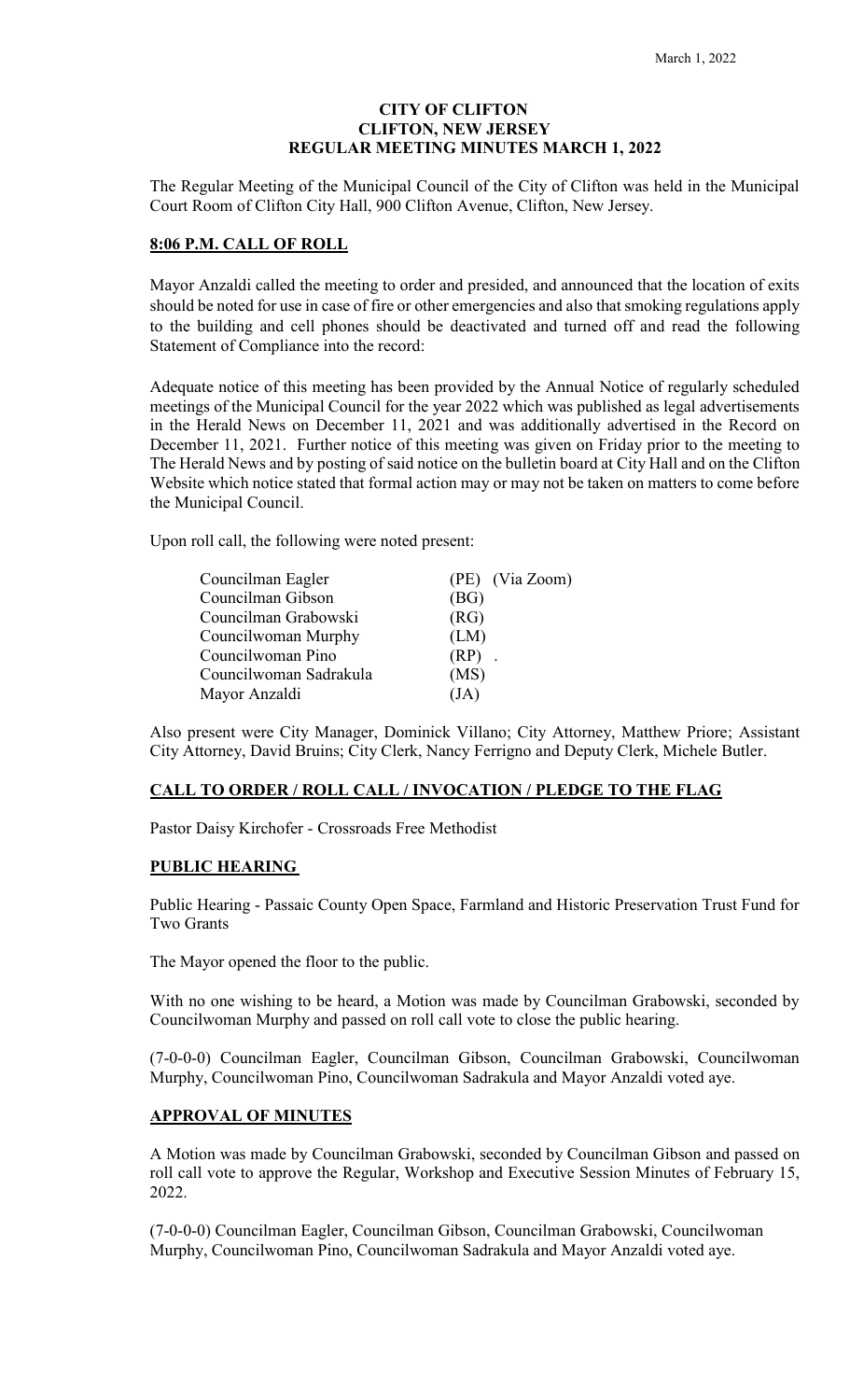# **PRESENTATION**

Proclamation to Dorothy Adlon – Black Balloon Day

# **COMMUNICATIONS FROM THE CITY MANAGER**

C-1 Charles Clayton Laborer 1 D.P.W., hired at \$29,141.81 annually, effective 02/01/2022. C-2 Hangama Saberi resigned her position as School Traffic Guard Public Safety, effective 02/12/2022.

C-3 Ricky Juliano Police Officer Public Safety hired at \$40,000. annually effective 03/16/2021.

C-4 Patrick Kobylarz Public Safety from part-time to full-time Fire Prevention Specialist at \$35,000. annually, effective 02/16/2022.

C-5 Julio Morales Laborer 1 D.P.W., resigned his position effective 02/19/2022.

C-6 Jessica Montanez PST Trainee Public Safety, resigned her position effective 02/18/2022.

# **COMMUNICATIONS MEETING MINUTES**

- C-7 Minutes of Board of Adjustment of February 23, 2022
- C-8 Minutes of Committee for Individuals with Disabilities of January 10, 2022
- C-9 Minutes of Board of Adjustment of February 16, 2022
- C-10 Minutes of Planning Board Reorganization & Regular Meetings of January 27, 2022
- C-11 Minutes of CA-TV Committee of January 26, 2022

# **SECOND READING ORDINANCES**

# **A. Adoption of Ordinance 7698-22**

# **B. Public Hearing on Ordinance 7698-22**

Mayor Anzaldi opened the floor to the public with regard to the Ordinance 7698-22

With no one wishing to be heard, a Motion was made by Councilman Gibson, seconded by Councilwoman Murphy and passed on roll call vote to close the public hearing.

The following entitled ordinance had been introduced and having passed on first reading, which first reading was by title and said entitled ordinance having been published according to the law and thereafter placed on the Agenda of the present meeting, said ordinance was brought up for public hearing at the opening of such hearing said ordinance was given a second reading which reading was by title and all persons interested having been given an opportunity to be heard concerning said ordinance and upon motion, adopted said hearing was closed and said ordinance was thereafter finally passed without amendments, upon motion regularly made by Councilman Gibson, seconded by Councilwoman Murphy and carried by roll call vote.

# **An Ordinance Accepting, Approving and Authorizing a Deed of Easement with the Evergreen at Clifton Condominium Association, Inc. for Property at Block 59.06, Lot 1 in the City of Clifton in Connection with Construction, Operation and Maintenance of a Sanitary Sewer Line**

(7-0-0-0) Councilman Eagler, Councilman Gibson, Councilman Grabowski, Councilwoman Murphy, Councilwoman Pino, Councilwoman Sadrakula and Mayor Anzaldi voted aye.

# **C. Adoption of Ordinance 7699-22**

# **D. Public Hearing on Ordinance 7699-22**

Mayor Anzaldi opened the floor to the public with regard to the Ordinance 7699-22

With no one wishing to be heard, a Motion was made by Councilman Grabowski, seconded by Councilwoman Murphy and passed on roll call vote to close the public hearing.

The following entitled ordinance had been introduced and having passed on first reading, which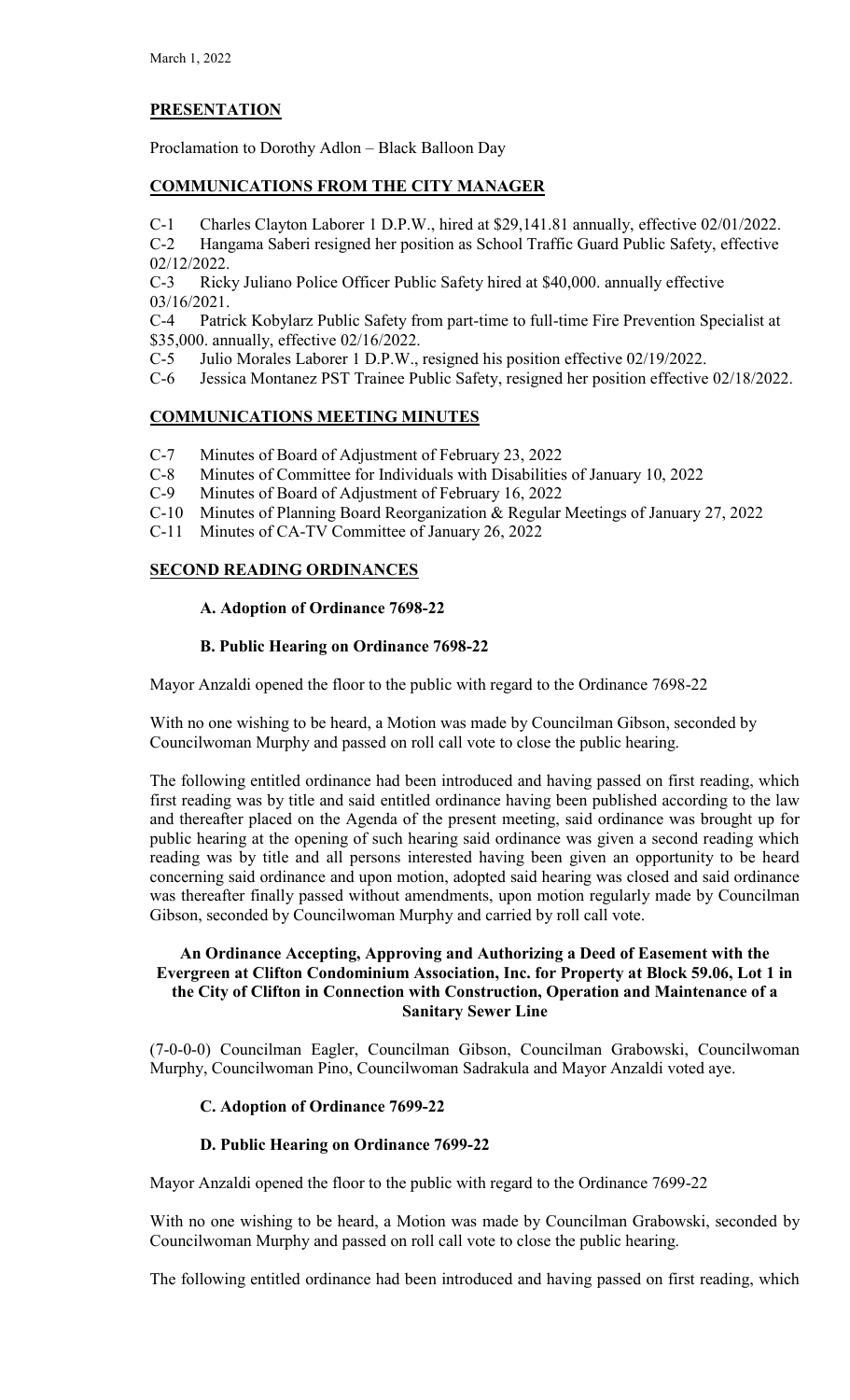first reading was by title and said entitled ordinance having been published according to the law and thereafter placed on the Agenda of the present meeting, said ordinance was brought up for public hearing at the opening of such hearing said ordinance was given a second reading which reading was by title and all persons interested having been given an opportunity to be heard concerning said ordinance and upon motion, adopted said hearing was closed and said ordinance was thereafter finally passed without amendments, upon motion regularly made by Councilman Grabowski, seconded by Councilwoman Murphy and carried by roll call vote.

# **An Ordinance to Amend, Revise and Supplement Chapter 77 of the Code of the City of Clifton, entitled "Police Department", More Particularly Article II Thereof, entitled "Salaries and Benefits" (Sets Salaries for Police Officers for years 2020, 2021, 2022 and 2023 and Amends Other Provisions**

(6-0-1-0) Councilman Eagler, Councilman Grabowski, Councilwoman Murphy, Councilwoman Pino, Councilwoman Sadrakula and Mayor Anzaldi voted aye. Councilman Gibson abstained.

#### **FIRST READING ORDINANCES**

# **A. Introduction of Ordinance 7700-22**

The entitled ordinance was introduced and read by the City Clerk, as first reading, which reading was by title, passed upon motion made by Councilwoman Murphy, seconded by Councilman Gibson and carried by roll call vote.

#### **An Ordinance to Amend, Revise and Supplement Chapter 439 of the Code of the City of Clifton, entitled "Vehicles and Traffic", More Particularly Section 439-37 Thereof, entitled "Handicapped Parking on Streets" (Deletes 1 Restricted Handicapped Space)**

It was regularly moved, seconded and carried that the ordinance now pending be further considered for final passage after public hearing at the regular meeting of the Municipal Council to be held Tuesday, March 15, 2022 at 8:00 p.m. and that the City Clerk be authorized to publish said ordinance together with statutory notice as required by law.

(7-0-0-0) Councilman Eagler, Councilman Gibson, Councilman Grabowski, Councilwoman Murphy, Councilwoman Pino, Councilwoman Sadrakula and Mayor Anzaldi voted aye.

# **B. Introduction of Ordinance 7701-22**

The entitled ordinance was introduced and read by the City Clerk, as first reading, which reading was by title, passed upon motion made by Councilman Gibson, seconded by Councilman Grabowski and carried by roll call vote.

# **An Ordinance to Amend, Revise and Supplement Chapter 439 of the Code of the City of Clifton, entitled "Vehicles and Traffic", More Particularly Section 439-38 Thereof, entitled "Handicapped Parking on Streets for Private Residences" (Deletes 2 Restricted Handicapped Spaces)**

It was regularly moved, seconded and carried that the ordinance now pending be further considered for final passage after public hearing at the regular meeting of the Municipal Council to be held Tuesday, March 15, 2022 at 8:00 p.m. and that the City Clerk be authorized to publish said ordinance together with statutory notice as required by law.

(7-0-0-0) Councilman Eagler, Councilman Gibson, Councilman Grabowski, Councilwoman Murphy, Councilwoman Pino, Councilwoman Sadrakula and Mayor Anzaldi voted aye.

# **C. Introduction of Ordinance 7702-22**

The entitled ordinance was introduced and read by the City Clerk, as first reading, which reading was by title, passed upon motion made by Councilwoman Murphy, seconded by Councilman Grabowski and carried by roll call vote.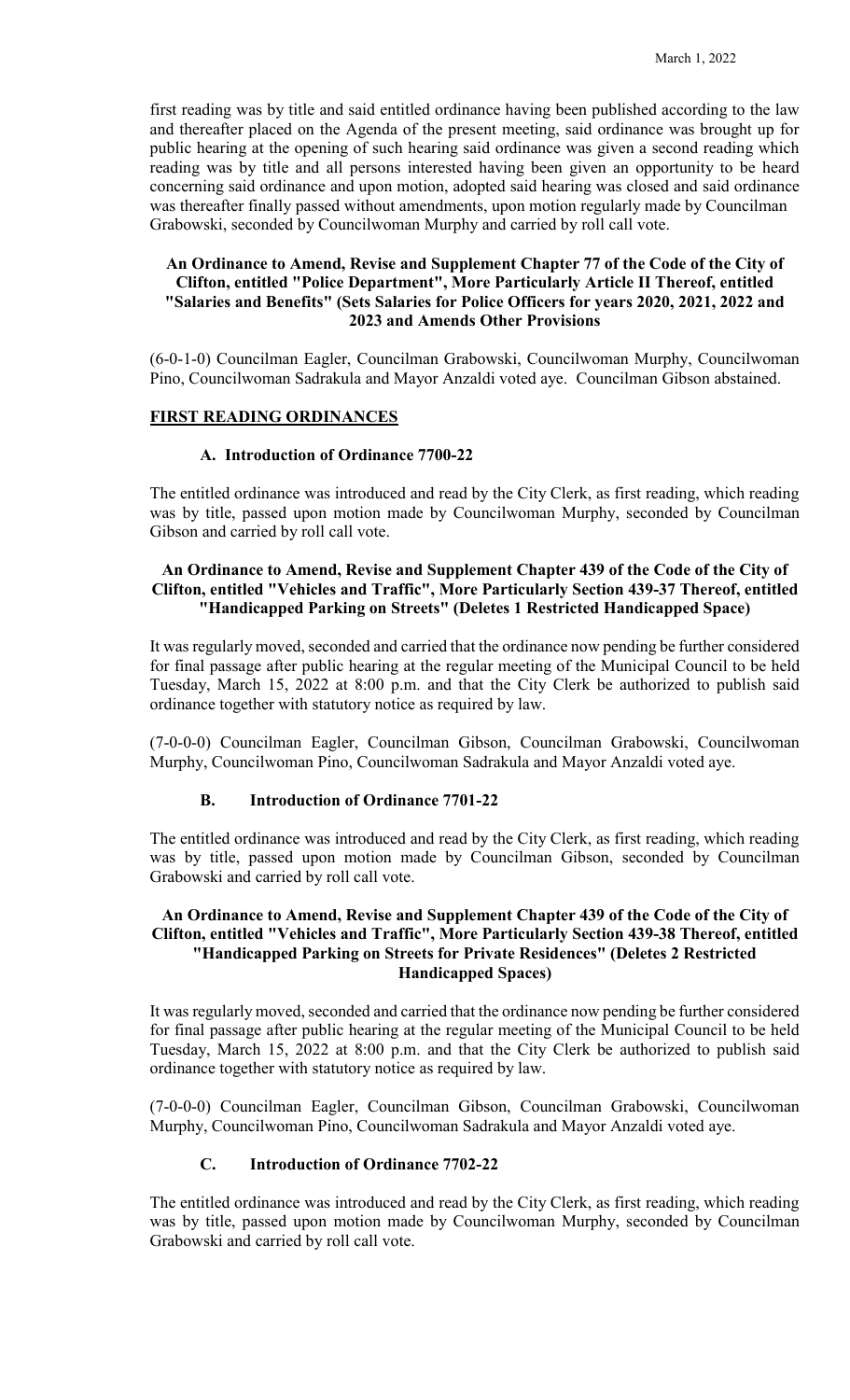# **An Ordinance to Amend, Revise and Supplement Chapter 439 of the Code of the City of Clifton, entitled "Vehicles and Traffic", More Particularly Section 439-38 Thereof, entitled "Handicapped Parking on Streets for Private Residences" (Adds 3 Restricted Handicapped Spaces)**

It was regularly moved, seconded and carried that the ordinance now pending be further considered for final passage after public hearing at the regular meeting of the Municipal Council to be held Tuesday, March 15, 2022 at 8:00 p.m. and that the City Clerk be authorized to publish said ordinance together with statutory notice as required by law.

(7-0-0-0) Councilman Eagler, Councilman Gibson, Councilman Grabowski, Councilwoman Murphy, Councilwoman Pino, Councilwoman Sadrakula and Mayor Anzaldi voted aye.

# **D. Introduction of Ordinance 7703-22**

The entitled ordinance was introduced and read by the City Clerk, as first reading, which reading was by title, passed upon motion made by Councilman Grabowski, seconded by Councilman Gibson and carried by roll call vote.

#### **An Ordinance to Amend, Revise and Supplement Chapter 439 of the Code of the City of Clifton, entitled "Vehicles and Traffic", More Particularly Section 439-37 Thereof, entitled "Handicapped Parking on Streets" (Adds 159 East 7th Street)**

It was regularly moved, seconded and carried that the ordinance now pending be further considered for final passage after public hearing at the regular meeting of the Municipal Council to be held Tuesday, March 15, 2022 at 8:00 p.m. and that the City Clerk be authorized to publish said ordinance together with statutory notice as required by law.

(7-0-0-0) Councilman Eagler, Councilman Gibson, Councilman Grabowski, Councilwoman Murphy, Councilwoman Pino, Councilwoman Sadrakula and Mayor Anzaldi voted aye.

# **E. Introduction of Ordinance 7704-22**

The entitled ordinance was introduced and read by the City Clerk, as first reading, which reading was by title, passed upon motion made by Councilman Gibson, seconded by Councilwoman Murphy and carried by roll call vote.

# **An Ordinance Amending and Supplementing Chapter 273 of the Code of the City of Clifton Entitled "Housing Standards" to Add Article III Entitled "Replacement of Lead Service Lines"**

It was regularly moved, seconded and carried that the ordinance now pending be further considered for final passage after public hearing at the regular meeting of the Municipal Council to be held Tuesday, March 15, 2022 at 8:00 p.m. and that the City Clerk be authorized to publish said ordinance together with statutory notice as required by law.

(7-0-0-0) Councilman Eagler, Councilman Gibson, Councilman Grabowski, Councilwoman Murphy, Councilwoman Pino, Councilwoman Sadrakula and Mayor Anzaldi voted aye.

# **CITY MANAGER PRIVILEGE**

City Manager, Dominick Villano, urged all residents to maintain their property to avoid getting a summons.

# **FLOOR TO MEMBERS OF THE PUBLIC**

Tom Whittles, CASA, thanked the Council for supporting Black Balloon Day. He spoke about drug overdose statistics and thanked Dorothy Adlon for her volunteer work with CASA. Mr. Whittles announced an upcoming Black Balloon candlelight vigil.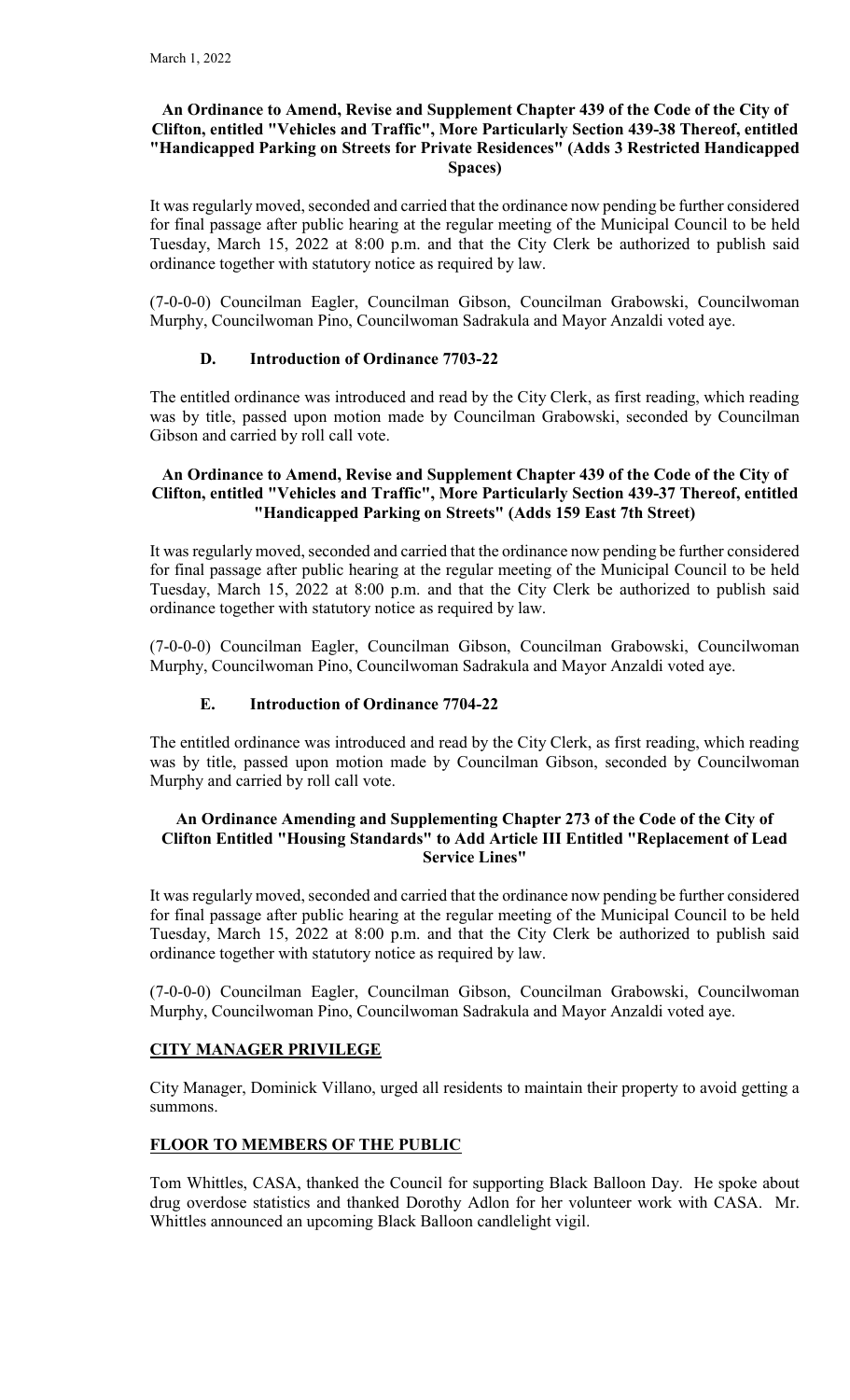Dorothy Adlon, CASA, thanked the Council for supporting Black Balloon Day and for presenting her with the proclamation tonight. She spoke about the importance of Black Balloon Day and discussed drug addiction and overdose deaths.

Chris D'Amato, 81 Merrill Road, discussed the legalization of cannabis and the decision of the Council to vote no to having any cannabis businesses in Clifton.

With no one else wishing to be heard, a Motion was made by Councilman Grabowski, seconded by Councilwoman Murphy and passed on roll call vote to close the public session.

(7-0-0-0) Councilman Eagler, Councilman Gibson, Councilman Grabowski, Councilwoman Murphy, Councilwoman Pino, Councilwoman Sadrakula and Mayor Anzaldi voted aye.

Direction was given to post the date and time of the Black Balloon Day candlelight vigil on the City's website.

#### **COUNCIL PRIVELEGE**

#### **Councilwoman Pino**

Councilwoman Pino thanked Dorothy Adlon and CASA for all their hard work helping individuals with drug addiction. She expressed her disappointment that Council shut down any further discussion on allowing cannabis businesses in Clifton. Councilwoman Pino announced that petitions are now available for anyone interested in running for City Council in November. She endorsed a clothing website which is owned by city resident, Tova Felder. Councilwoman Pino thanked the Boy's and Girl's Club of Clifton for their contributions to the community.

Mayor Anzaldi left the dais at 8:29 p.m.

Councilwoman Pino announced that March is Women's History Month. She announced that she attended the Clifton Jewish Center's family breakfast and had a wonderful time.

#### **Councilwoman Sadrakula**

Councilwoman Sadrakula thanked City Manager, Dominick Villano, for erecting the Ukrainian flag and blue and yellow lights in front of City Hall.

Mayor Anzaldi returned to the dais at 8:32 p.m.

She announced the upcoming candlelight vigil in support of Ukraine. She discussed a news article about recent flooding at 721 Clifton Avenue and tax relief for the owners. City Manager, Dominick Villano, stated that appeals need to be submitted to the Tax Assessor. Councilwoman Sadrakula spoke about a business on Industrial East which has a noisy roof top unit that needs to install sound barriers due to quality of life issues with the surrounding residents. She asked that a budget meeting be scheduled soon and asked that it not be on a Saturday and asked that it be televised. Councilwoman Sadrakula announced that the Bond Committee met and they spoke about cost cutting measures for the new budget. She expressed her approval of the new recycling program. Councilwoman Sadrakula addressed public speaker Chris D'Amato and remarked that she did her homework in regard to the cannabis regulations. She spoke about City subcommittees and the Council voting process.

#### **Councilman Eagler**

Councilman Eagler thanked CASA and Dorothy Adlon for their commitment to the community. He urged all residents to join the virtual Black Balloon vigil. He spoke about his vote not to allow cannabis businesses within City limits and suggested other means that residents could acquire cannabis. He thanked the residents who arranged the upcoming vigil to support Ukraine. He spoke about the invasion on Ukraine by Russia. Councilman Eagler reminded all residents that Daylight Savings Time is approaching. He spoke about the impending ban on plastic bags and asked if Administration could reach out to the State to acquire reusable bags that could be handed out to residents.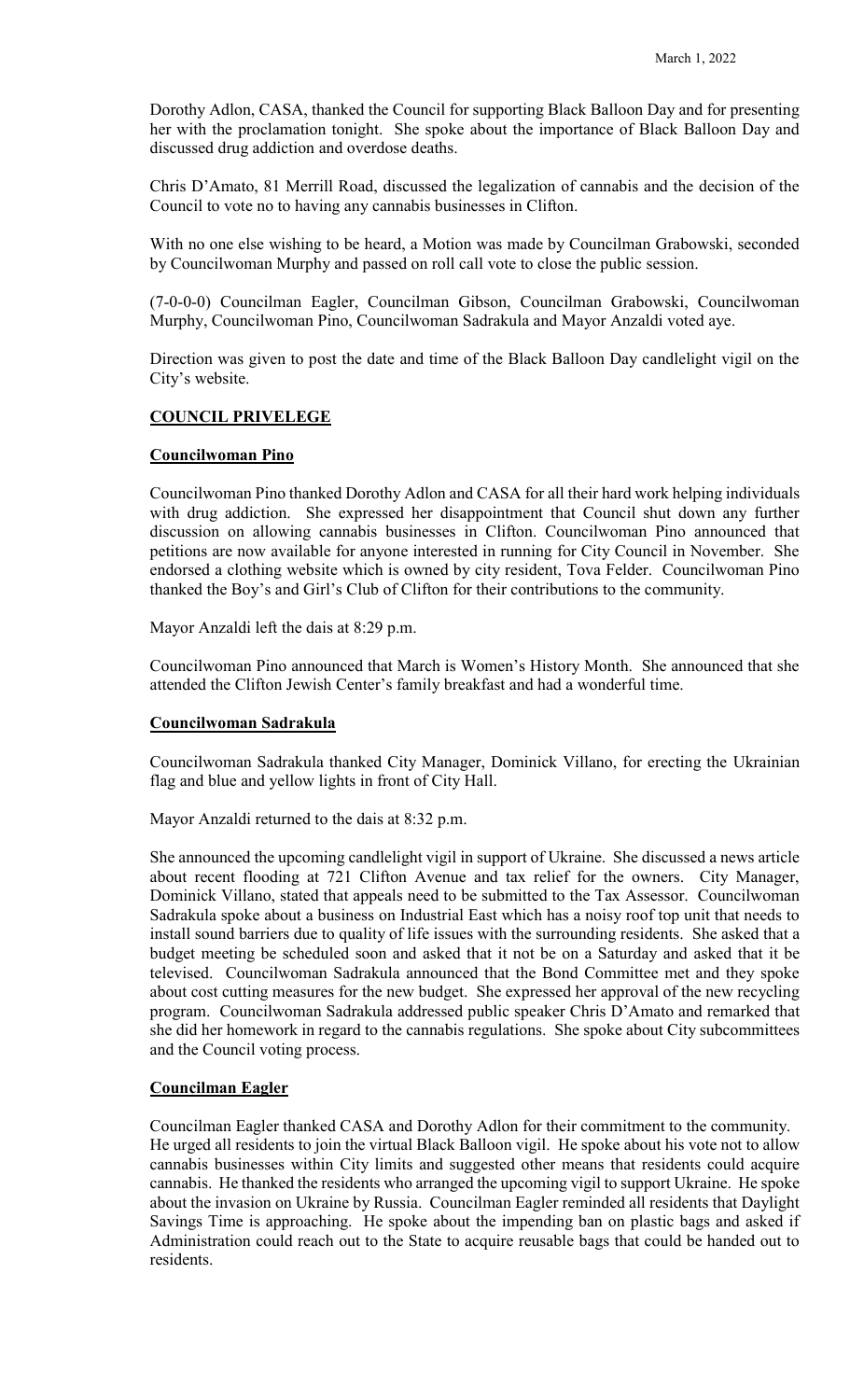# **Councilman Gibson**

Councilman Gibson spoke about the Russian invasion of Ukraine. He urged all residents to attend the approaching candlelight vigil to support Ukraine. Councilman Gibson thanked everyone who donated to the art supply fundraiser arranged by Katlyn Webb and announced that the fundraiser will continue through March 11. He discussed the new recycling program and the hiring of Crossing Guards. He thanked Tom Whittles and Dorothy Adlon for their work with CASA and for arranging the Black Balloon vigil. Councilman Gibson stated that he would contact Chris D'Amato directly to discuss his view on allowing cannabis businesses in Clifton.

# **Councilman Grabowski**

Councilman Grabowski spoke about the invasion of Ukraine. He urged all residents to attend the Black Balloon Day vigil. Councilman Grabowski congratulated Dorothy Adlon on the receipt of her proclamation at tonight's meeting. He spoke about drug overdoses, fentanyl laced marijuana and discussed why he objects to allowing cannabis businesses in the city. Councilman Grabowski asked City Manager, Dominick Villano, to check on a complaint of a company which repaired a sewer break on Van Houten Avenue and left raw sewage in the gutter.

# **Councilwoman Murphy**

Councilwoman Murphy announced recreation news and opening day for all Little League baseball, softball and T-Ball. She stated that some headway has been made regarding the City's homeless problem. Councilwoman Murphy assured public speaker, Chris D'Amato, that she did her homework regarding cannabis and that she is not in favor of allowing these businesses in Clifton. She asked all to pray for Ukraine.

# **Mayor Anzaldi**

Mayor Anzaldi stated that Council voted no to cannabis in a public meeting and that voting did not take place behind closed doors. He stated that he felt the tax income is not worth the negatives that would come with it. Mayor Anzaldi remarked that he has seen other municipalities struggling with cannabis regulations. He asked that everyone pray for Ukraine and urged all residents to attend the vigil for Ukraine.

# **RESOLUTIONS VOTED ON SEPERATELY**

A Motion was made by Councilman Gibson, seconded by Councilwoman Murphy and passed on roll call vote to have Councilman Grabowski chair.

A Motion was made by Councilman Gibson, seconded by Councilwoman Murphy and passed on roll call to vote on the following items separately

Item 307, Page 1 Item 909, Page 4

R099-22 Claims List – March 1, 2022

Resolution: Approve Claims List Resolution for the March 1, 2022 City Council Meeting

# **RESOLUTION TO APPROVE CLAIMS TO BE PAID MEETING OF March 1, 2022**

Resolved that all claims on the attached sheets are approved as reasonable and proper claims against the City of Clifton.

| Current Fund              | \$12,489,191.12 |
|---------------------------|-----------------|
| Grant Fund                | 82,997.40       |
| General Capital Fund      | 745,406.95      |
| Sewer Utility - Operating | 23,895.18       |
| Sewer Utility-Capital     | 51,011.09       |
| Developers Escrow         | 15,607.22       |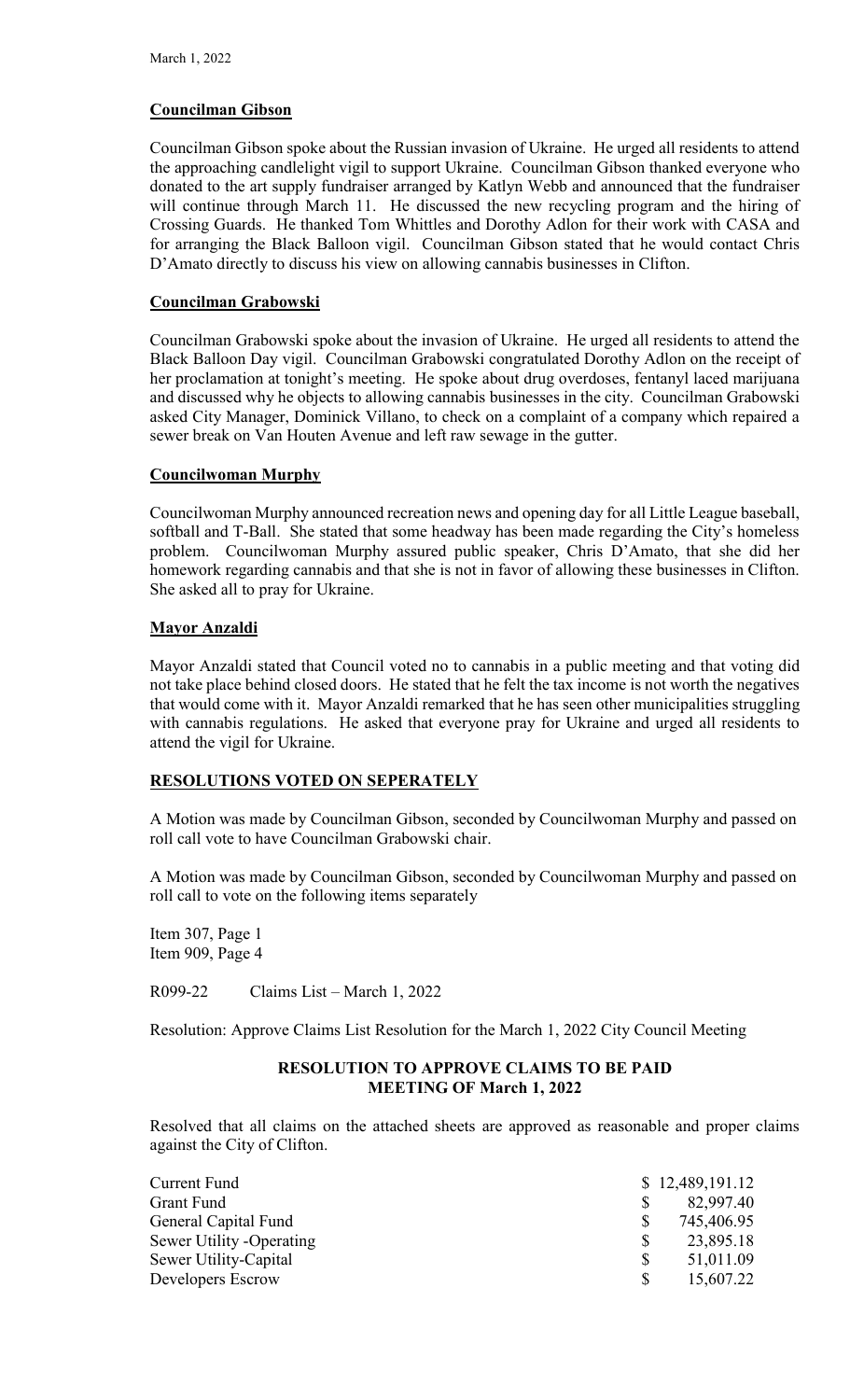| Dog Trust                         |            |
|-----------------------------------|------------|
| Police Extra Duty                 |            |
| <b>Trust Other</b>                | 173,817.90 |
| Section 8 Public Housing          |            |
| <b>Community Development</b>      | 8,494.20   |
| Payroll Agency                    |            |
| <b>COAH</b>                       |            |
| Self Insurance                    | 339,435.79 |
| Self Insurance 11                 | 1,050.00   |
| <b>Fire Dedicated Penalties</b>   |            |
| Revolving Loan Fund               |            |
| Tax Title Lien Redemption         |            |
| Unemployment Trust Fund           |            |
| Library                           | 7,352.08   |
| <b>General Liability Trust</b>    | 7,215.06   |
| <b>Workers Compensation Trust</b> | 27,555.91  |
| Federal DOJ Forfeiture            | \$         |

# **TOTAL CLAIMS** \$ 13,973,029.90

(6-0-1-0) Councilman Eagler, Councilman Gibson, Councilman Grabowski, Councilwoman Murphy, Councilwoman Pino and Councilwoman Sadrakula voted aye. Mayor Anzaldi abstained.

# **RESOLUTIONS**

A Motion was made by Councilman Grabowski, seconded by Councilwoman Murphy and passed on roll call vote to move the group.

-------------------------

(7-0-0-0) Councilman Eagler, Councilman Gibson, Councilman Grabowski, Councilwoman Murphy, Councilwoman Pino, Councilwoman Sadrakula and Mayor Anzaldi voted aye.

R099-22 Claims List – March 1, 2022

Resolution: Approve Claims List Resolution for the March 1, 2022 City Council Meeting

#### **RESOLUTION TO APPROVE CLAIMS TO BE PAID MEETING OF March 1, 2022**

Resolved that all claims on the attached sheets are approved as reasonable and proper claims against the City of Clifton.

| Current Fund                    | 12,489,191.12    |
|---------------------------------|------------------|
| <b>Grant Fund</b>               | 82,997.40        |
| General Capital Fund            | 745,406.95       |
| <b>Sewer Utility -Operating</b> | 23,895.18        |
| Sewer Utility-Capital           | 51,011.09        |
| Developers Escrow               | 15,607.22        |
| Dog Trust                       |                  |
| Police Extra Duty               |                  |
| <b>Trust Other</b>              | 173,817.90       |
| Section 8 Public Housing        |                  |
| <b>Community Development</b>    | 8,494.20         |
| Payroll Agency                  |                  |
| COAH                            |                  |
| Self Insurance                  | \$<br>339,435.79 |
| Self Insurance 11               | 1,050.00         |
| Fire Dedicated Penalties        |                  |
| Revolving Loan Fund             |                  |
| Tax Title Lien Redemption       | \$               |
| <b>Unemployment Trust Fund</b>  | \$               |
|                                 |                  |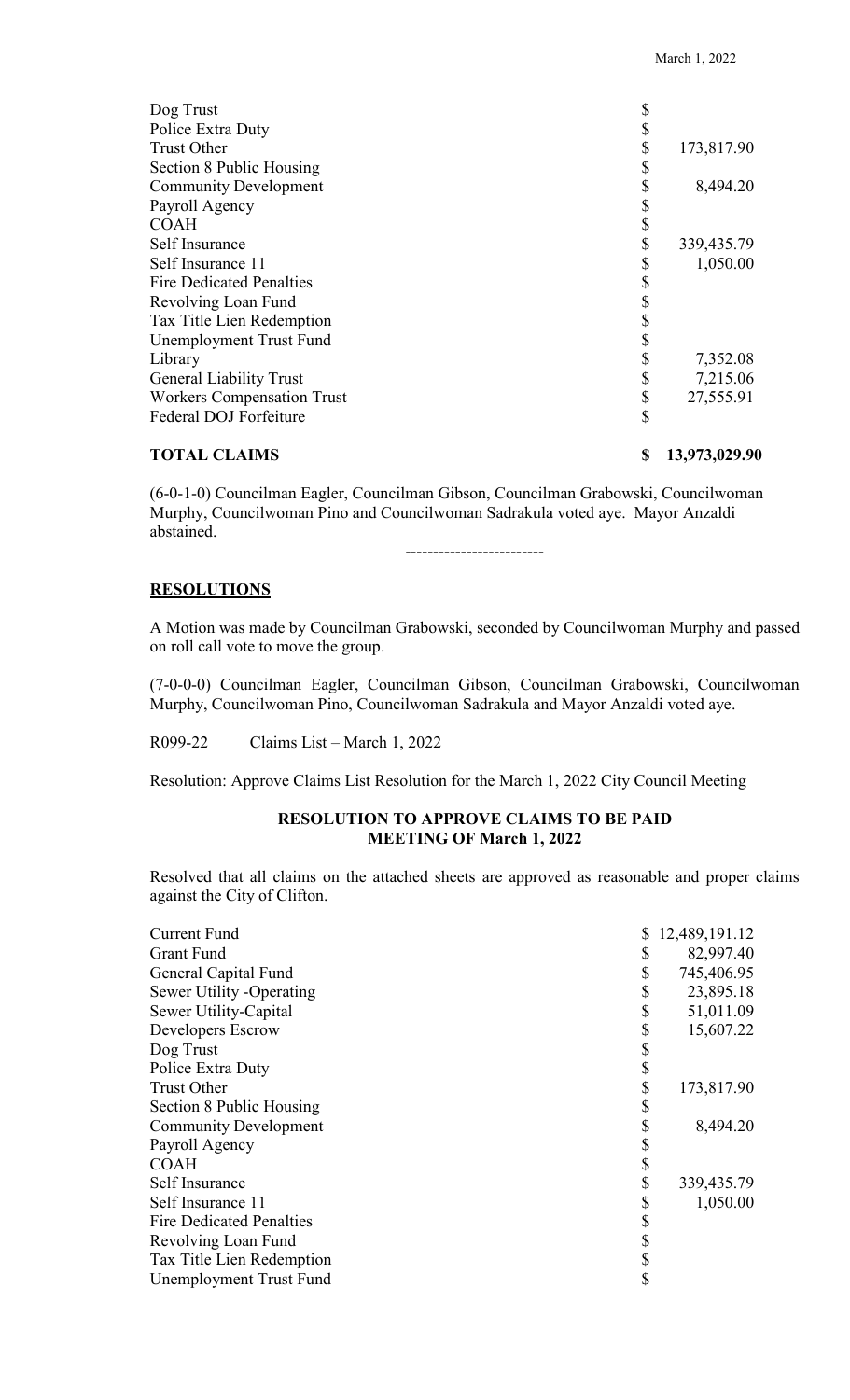| <b>TOTAL CLAIMS</b>               |    | \$13,973,029.90 |
|-----------------------------------|----|-----------------|
| Federal DOJ Forfeiture            | S  |                 |
| <b>Workers Compensation Trust</b> |    | 27,555.91       |
| <b>General Liability Trust</b>    | \$ | 7,215.06        |
| Library                           |    | 7,352.08        |
|                                   |    |                 |

R100-22 Reclassification of Payments

# **CITY OF CLIFTON RESOLUTION RECLASSIFICATION OF PAYMENTS**

**BE IT RESOLVED**, by the Mayor and City Council of the City of Clifton, County of Passaic, State of New Jersey, that the Chief Financial Officer is hereby authorized to reclassify the following payments as follows:

| CHECK#              | DATE       | <b>PAYEE</b>                         | <b>AMOUNT</b> | <b>FROM</b>       |                   |
|---------------------|------------|--------------------------------------|---------------|-------------------|-------------------|
| 133920<br>(partial) | 07/21/2021 | <b>GRANADA</b><br>CONSTRUCTION CORP. | \$159,293.00  | 04-215-55-965-402 | 02-213-40-700-095 |

---------------------

R101-22 Resolution Awarding Contract for Wild Geese Control Services 2022

# **RESOLUTION AWARDING CONTRACT FOR WILD GEESE CONTROL SERVICES 2022**

**Whereas,** the City of Clifton has a need to maintain Geese Control Services at the following locations:

- Nash Park • Oak Ridge Park • Albion Park • Latteri Park • Zelenka Park • Main Memorial Park • Clifton City Hall
	- **Mt Prospect Park**

**WHEREAS,** quotations were solicited for the purpose of providing environmentally safe Canada Geese control services with the use of border collies. The following two vendors submitted the quotes:

|                                  | <b>Monthly Cost</b> | Annual Cost |
|----------------------------------|---------------------|-------------|
| Hudson Valley Wild Goose Chasers | \$2,200.00          | \$26,400.00 |
| Birds Beware, Inc.               | \$1,580.00          | \$18,960.00 |

**WHEREAS,** this award is of a non-fair and open contract in accordance with N.J.S.A. 19:44-A-20.5; and

**WHEREAS,** the estimated value of the contract is expected to be in excess of \$17,500.00; and

**WHEREAS,** the Business Entity Disclosure Certification has been received from Birds Beware. and is incorporated in the contract awarded hereby; and

**WHEREAS,** upon review of the submitted quotes, it is recommended the contract be awarded to the lowest responsive and responsible vendor Birds Beware, Inc. in the amount of \$18,960; and

**NOW, THEREFORE BE IT RESOLVED,** by the Mayor and Municipal Council that the contract (by way of a purchase order) for Geese Control Services be awarded to the lowest respondent, Birds Beware, Inc., P.O. 50 Townsend Drive, Middletown, NJ 07748 in an amount not to exceed \$18,960.00. Term of contract shall commence March 1, 2021 and end on February 28, 2028; and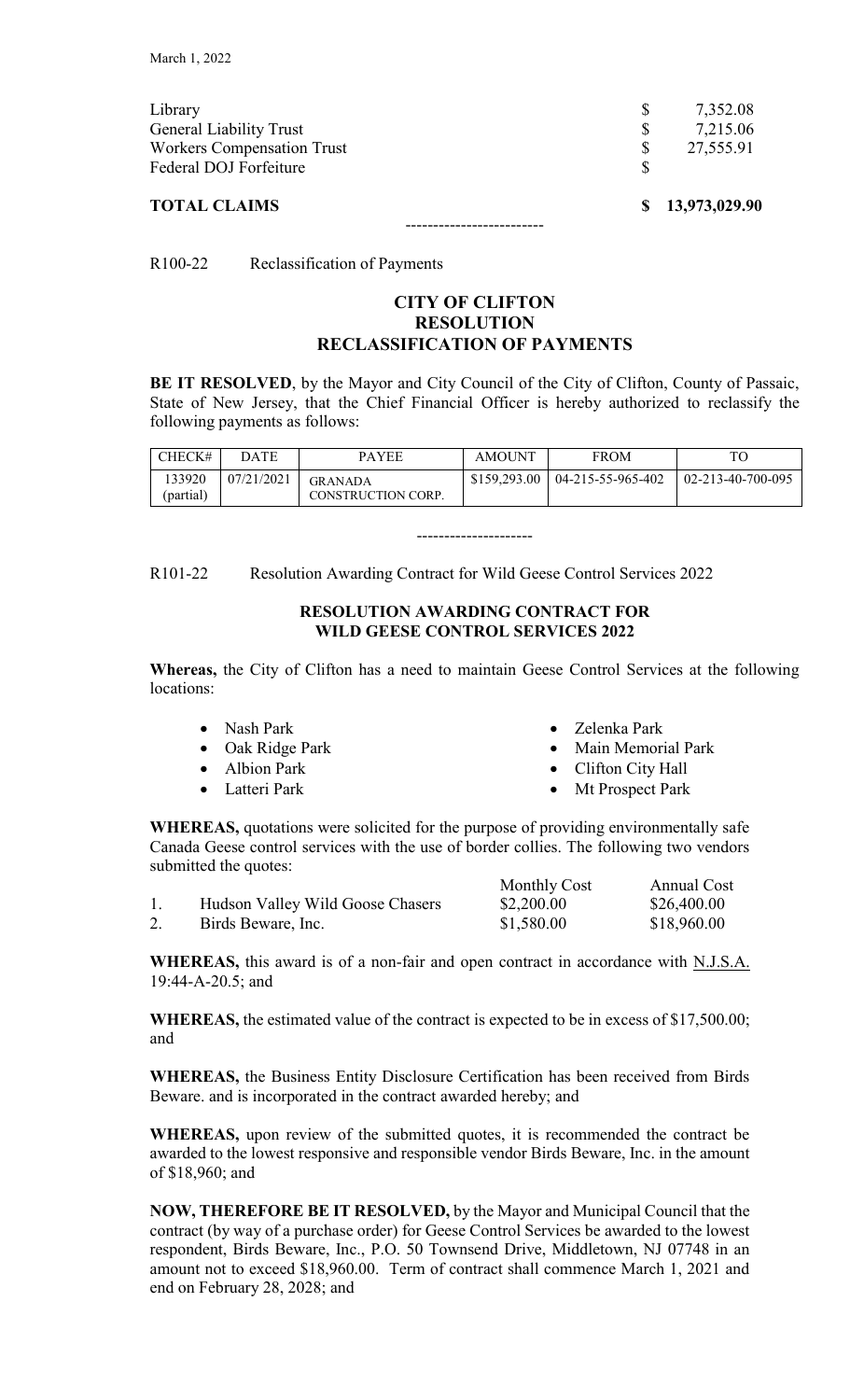**BE IT FURTHER RESOLVED,** that no services and/or goods shall commence prior to issuance of a Purchase Order by the Finance Department.

-------------------------

R102-22 Resolution Amending Resolution R214-21 Entitled "Resolution Awarding Contract for Professional Financial Advisory and Compliance Consulting Services Related to American Rescue Plan Act Funding"

#### **RESOLUTION AMENDING RESOLUTION 214-21 ENTITLED "RESOLUTION AWARDING CONTRACT FOR PROFESSIONAL FINANCIAL ADVISORY AND COMPLIANCE CONSULTING SERVICES RELATED TO AMERICAN RESCUE PLAN ACT FUNDING"**

**WHEREAS**, the Council previously adopted the above Resolution on May 4, 2021 awarding the contract through to December 31, 2021; and

**WHEREAS**, the Council needs to further extend same in order to continue with their services;

**NOW, THEREFORE, BE IT RESOLVED**, by the Mayor and Council of the City of Clifton that the aforesaid Resolution be and is hereby amended to extend the financial advisory and compliance consulting services contract through to December 31, 2022.

-------------------------

R103-22 Resolution Authorizing 30 Day Contract Extension for Time to Review Bids for On-Call Sanitary Sewer Emergency Repair Services

#### **RESOLUTION AUTHORIZING 30 DAY-CONTRACT EXTENSION FOR TIME TO REVIEW BIDS FOR ON-CALL SANITARY SEWER EMERGENCY REPAIR SERVICES**

**WHEREAS**, the City of Clifton shall incur no expense exceeding \$17,500.00, except where either authorized by law or waived by the Municipal Council up to the State of New Jersey bid threshold; and

**WHEREAS**, the City of Clifton seeks goods and services estimated to cost in excess of \$17,500.00 without waiver; and

**WHEREAS**, the current contract for Sanitary Sewer Emergency Repair Services was previously extended through to March 1, 2022,

**WHEREAS,** due to the complexity of reviewing the bids received as specified, the Purchasing Agent is requesting permission to extend the current contract with John Garcia Construction Inc. by thirty (30) days to allow sufficient time for bid review by Engineering, Purchasing and Legal and potential award and said contractor is agreeable with same;

**NOW THEREFORE BE IT RESOLVED,** by the Mayor and Municipal Council of the City of Clifton, County of Passaic, State of New Jersey, that the current contract with John Garcia Construction Inc. is hereby extended for thirty (30) days, at the same terms and conditions, thereby extending the contract termination to March 31, 2022.

#### -------------------------

R104-22 Resolution Authorizing 60 Day Contract Extension for Marketing of Recyclables for Specification Development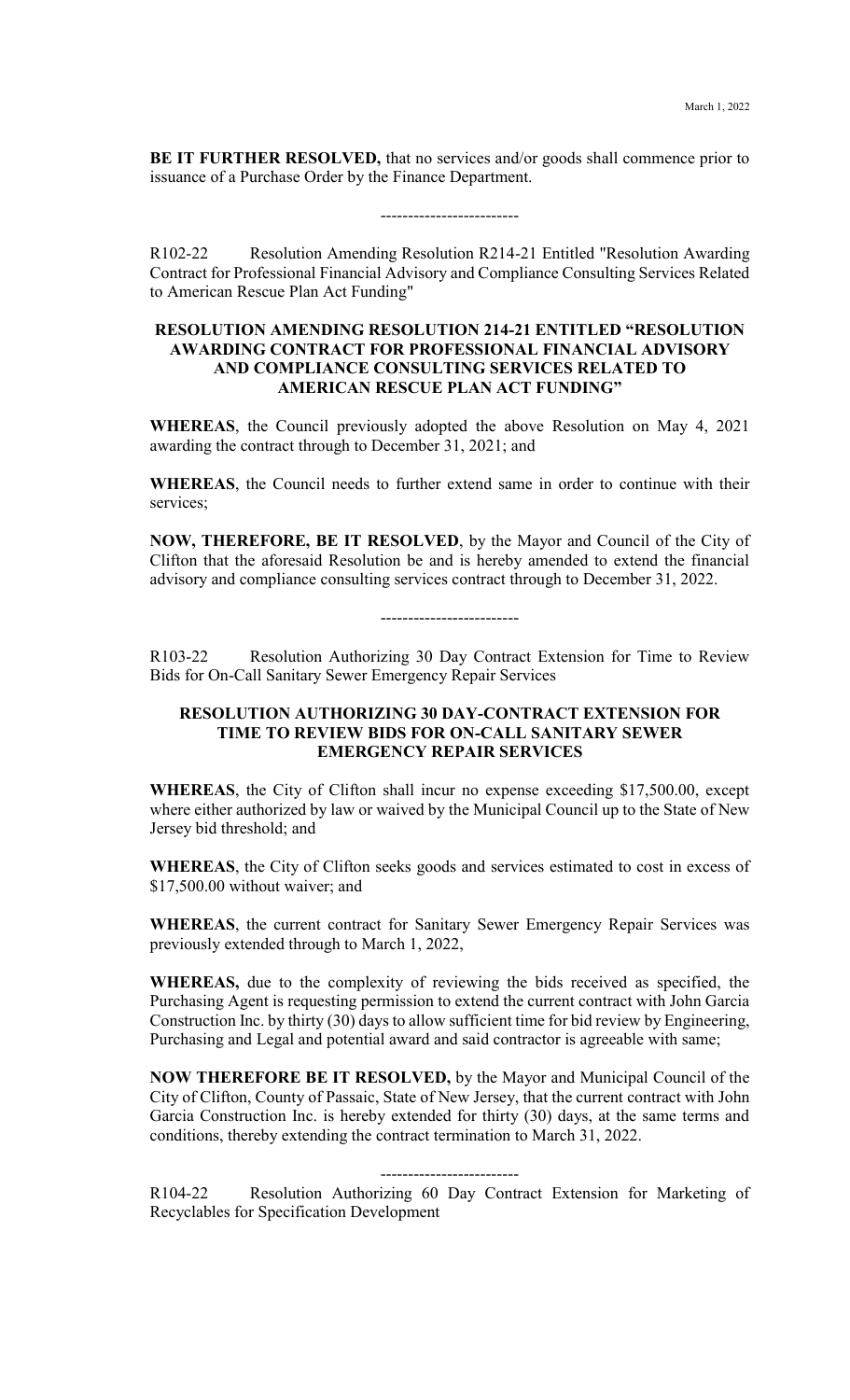#### **RESOLUTION AUTHORIZING 60 DAY-CONTRACT EXTENSION FOR MARKETING OF RECYCLABLES FOR SPECIFICATION DEVELOPMENT**

**WHEREAS**, pursuant to resolution 117-19, adopted March 10, 2019, the City had awarded a contract to Atlantic Coast Fibers for Marketing of Recyclables for a term through to February 28, 2022; and

**WHEREAS**, the City of Clifton has moved to optimize the recycling process for City residents by instituting a dual stream collection, which also affects the marketing of the same; and

**WHEREAS**, the current contract for Marketing of Recyclables expires February 28, 2022, and

**WHEREAS,** the Purchasing Agent and DPW Director concur that it would be advantageous to the City to provide additional time for optimal specification development under the dual stream process, and as such request the above contract be extended for sixty (60) days, through to April 30, 2022; and

**NOW THEREFORE BE IT RESOLVED,** by the Mayor and Municipal Council of the City of Clifton, County of Passaic, State of New Jersey, that the current contract with Atlantic Coast Fibers is hereby extended for sixty (60) days, at the same terms and conditions, thereby extending the contract termination to April 30, 2022.

-------------------------

R105-22Resolution of Award of Contract for Building Supplies, Lumber and Tools for the City of Clifton

# **RESOLUTION OF AWARD OF CONTRACT FOR BUILDING SUPPLIES, LUMBER, AND TOOLS FOR THE CITY OF CLIFTON**

**WHEREAS,** pursuant to resolution R564-21, the Mayor and Council of the City of Clifton authorized bids to be solicited for the above Building Supplies, Lumber, and Tools, and for the City Departments and Divisions; and

**WHEREAS,** the Purchasing Agent did advertise for the above, and on February 9, 2022 received a sole bid from Continental Hardware, Inc., for percentage discount off retail list price; and

**WHEREAS,** upon attorney review of the submitted documents, Continental Hardware, Inc., located at 400 Delancy Street, Newark, NJ 07105, was deemed a responsive and responsible bidder; and

**WHEREAS,** subsequent to a review of the bid received, the Purchasing Agent's recommendation is to award the bid to Continental Hardware, Inc., in accordance with their proposal applying discounts on Building Materials (11%), Hardware (11%), Lumber (11%), HVAC, Custodial, and Electric Parts and Supplies (10%), Industrial Doors, Frames and related Hardware (16%), Motor Parts (8%), Paint and Painting Supplies (11%), Plumbing Parts and Supplies (11%), Lighting components, equipment and parts (12%), Power Tools - all brands (12%), and Kitchen Cabinets (15%); and

**NOW, THEREFORE, BE IT RESOLVED,** that the contract for Building Supplies, Lumber, and Tools be and is hereby awarded to the sole bidder Continental Hardware, Inc., located at located at 400 Delancy Street, Newark, NJ 07105 in accordance with the bid received on February 9, 2022, for a contract term of two (2) years from date of award; and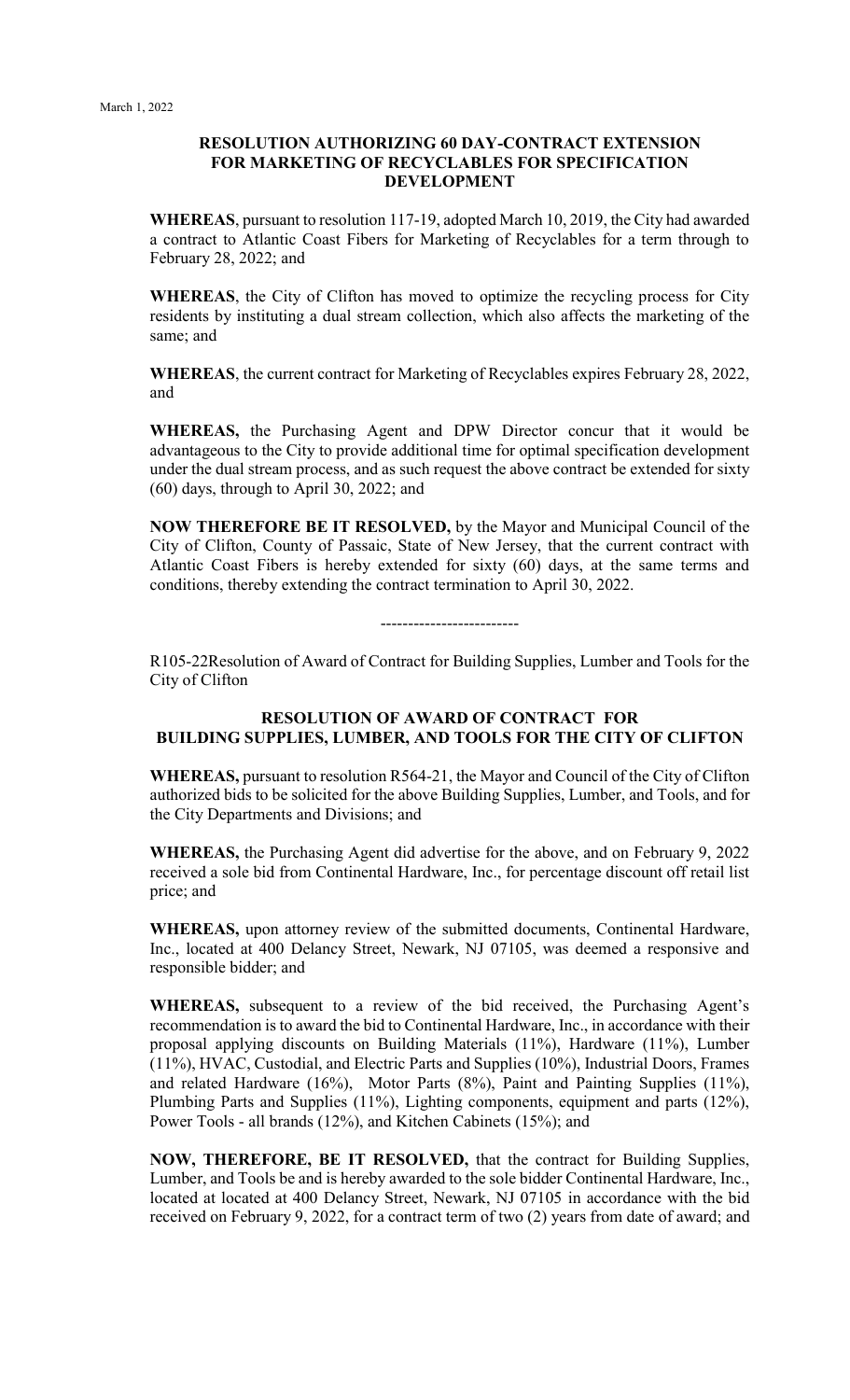**BE IT FURTHER RESOLVED,** that the term of contract shall commence on March 1, 2022, and end on February 29, 2024, pertaining to proposed discount rates in accordance with the bid received on February 9, 2022; and

**BE IT FURTHER RESOLVED,** that the City of Clifton reserves the option to extend the same for an additional one (1) year period, at the same terms and conditions.

#### -------------------------

R106-22 Resolution of Award of Contract for As-Needed Uniform Rental, Cleaning and Management for the Department of Public Works

#### **RESOLUTION OF AWARD OF CONTRACT FOR AS-NEEDED UNIFORM RENTAL, CLEANING, AND MANAGEMENT FOR THE DPW DEPARTMENT**

**WHEREAS,** pursuant to resolution R625-21, the Mayor and Council of the City of Clifton authorized bids to be solicited for the above Uniform Rental, Cleaning, and Management for the DPW Department; and,

**WHEREAS,** the Purchasing Agent did advertise for the above, and on February 16, 2022 received a sole bid from American Wear, Inc., with unit prices for rental, cleaning, and management of DPW clothing items; and

**WHEREAS,** upon attorney review of the submitted documents, American Wear, Inc., located at 261 North 18<sup>th</sup> Street, East Orange, NJ 07017, was deemed a responsive and responsible bidder with the following unit pricing:

- 1. Poly T-Shirt at \$0.17 per shirt per week, per person
- 2. Blended T-Shirt at \$0.29 per shirt per week, per person
- 3. Crew Neck Sweatshirt at \$0.29 per shirt per week, per person
- 4. Cargo Pant at \$0.26 per pant per week, per person
- 5. Denim Pant at \$0.26 per pant per week, per person
- 6. OSHA Uniform at \$14.30 per week, per person
- 7. Pull Over Hoodie at \$1.25 per jacket per week, per person
- 8. Zip-Up Sweatshirt at \$2.95 per jacket per week, per person
- 9. Bomber Jacket at \$1.00 per jacket per week, per person

10. Waterproof Parka at \$2.25 per jacket per week, per person ; and

**WHEREAS,** estimated quantities were provided for bid considerations, but not all employees will require all of the above clothing articles therefore unit prices shall prevail as-needed; and

**WHEREAS,** subsequent to a review of the bid received, and based on the bidders history of providing the same services for the DPW, the Purchasing Agent recommendation is to award the bid to American Wear, Inc., in accordance with their proposal; and

**NOW, THEREFORE, BE IT RESOLVED,** that the two-year contract for the Uniform Rental, Cleaning, and Management be and is hereby awarded to the sole bidder American Wear, Inc., located at 261 North 18<sup>th</sup> Street, East Orange, NJ 07017 in accordance with the bid received on February 16, 2022, on an as needed basis, in a total annual amount not to exceed \$50,000 per year, and a total contract not to exceed amount of \$100,000.00, for a contract term expiring on February 29, 2024; and

**BE IT FURTHER RESOLVED,** that the term of contract shall commence on March 1, 2022, and end on February 29, 2024, pertaining to unit pricing in accordance with the bid received on February 16, 2022; and

**BE IT FURTHER RESOLVED,** that the City of Clifton reserves the option to extend the same for two additional twelve (12) month periods, at the same terms and conditions.

-------------------------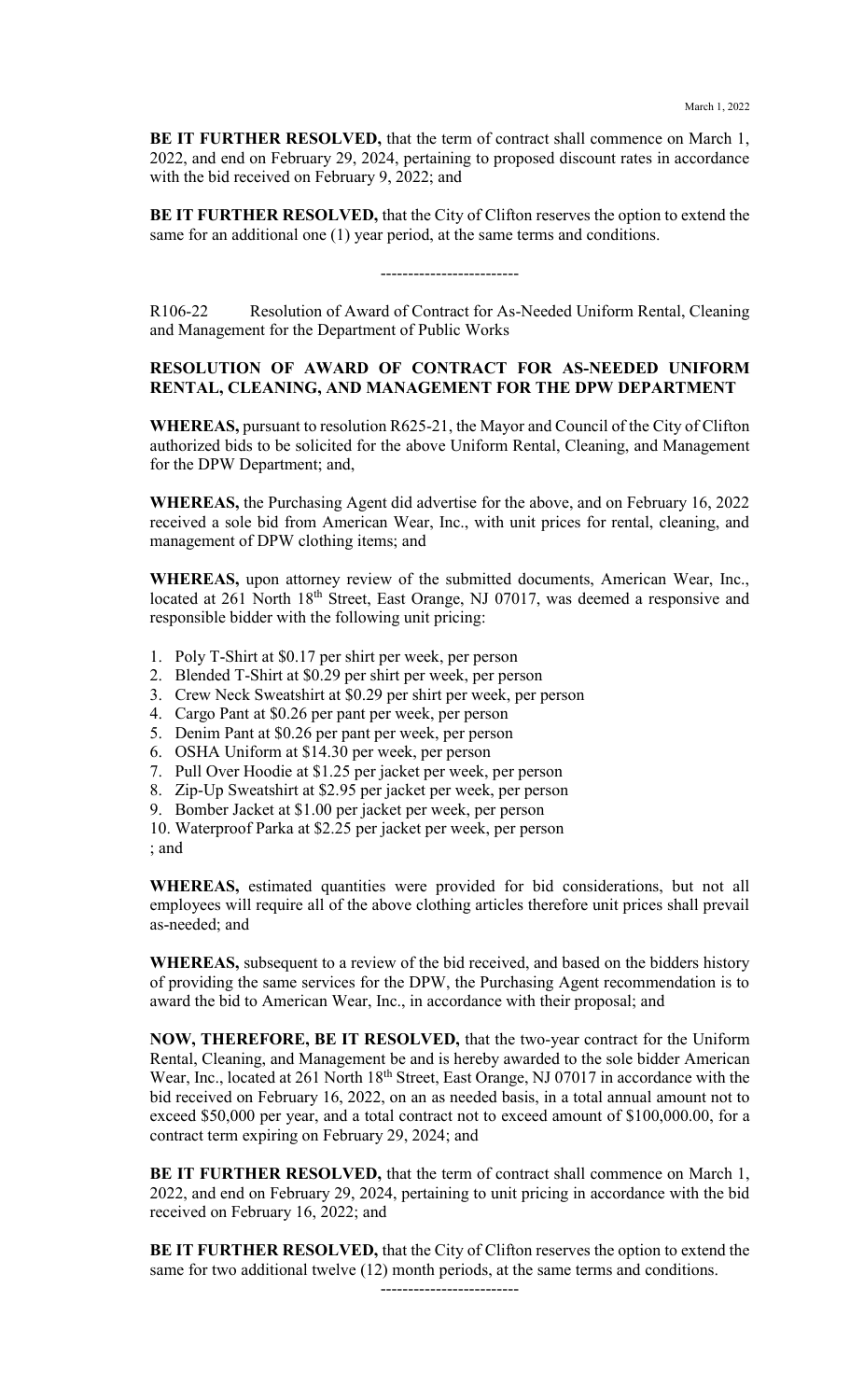R107-22 Resolution Awarding Professional Consulting Engineering Services Contract to Suburban Consulting Engineers, Inc. for Design Services for Oak Ridge Park Renovations

#### **RESOLUTION AWARDING PROFESSIONAL CONSULTING ENGINEERING SERVICES CONTRACT TO SUBURBAN CONSULTING ENGINEERS, INC. FOR DESIGN SERVICES FOR OAK RIDGE PARK RENOVATIONS**

**WHEREAS**, the City of Clifton requires professional consulting engineering services for design services for Oak Ridge Park renovations; and

**WHEREAS**, the Recreation Supervisor recommends that a contract be awarded to Suburban Consulting Engineers, Inc. in accordance with its submitted proposal, dated February 4, 2022, in the amount of not to exceed \$40,350.00 (excluding construction, administration and observation); and

WHEREAS, after reviewing the proposal and the recommendation of the Recreation Supervisor, the Municipal Council wishes to award a contract to Suburban Consulting Engineers, Inc. for the provision of said services, in the amount of not to exceed \$40,350.00 (excluding construction, administration and observation); and

**WHEREAS**, the subject matter is professional services and may be awarded without public advertising for bids and bidding therefor under *N.J.S.A.* 40A:11-5 *et seq.*; and

**WHEREAS**, this award is of a non-fair and open contract in accordance with *N.J.S.A*. 19:44A-20.5, and, therefore, the Business Entity Disclosure Certification has been received from the Recreation Supervisor and is incorporated into the contract awarded hereby, along with the Determination of Value; and

**WHEREAS**, the current value of the contract is determined to not to exceed \$40,350.00, and the duration of the contract is until completion;

**NOW, THEREFORE, BE IT RESOLVED**, that a professional consulting engineering services contract for design services for Oak Ridge Park renovations is hereby awarded to **SUBURBAN CONSULTING ENGINEERS, INC**, in accordance with its proposal dated February 4, 2022, in the amount of not to exceed \$40,350.00 (excluding construction, administration and observation), without the adoption of a supplemental resolution authorizing additional funding; and

**BE IT FURTHER RESOLVED**, that the Mayor and City Clerk are hereby authorized and directed to execute a contract on behalf of the City of Clifton, and that the original of this resolution and the contract above referred to be placed on file and made available for inspection at the Office of the City Clerk of the City of Clifton, and

**BE IT FURTHER RESOLVED**, that the following short notice be printed once in a legal newspaper of the City of Clifton:

#### **CITY OF CLIFTON NOTICE OF CONTRACT AWARDED**

The City of Clifton has awarded a contract without competitive bidding as a professional service pursuant to *N.J.S.A*. 40:11-5(1)(a). The contract and the resolution authorizing it are available for public inspection in the Office of the City Clerk.

|              | Awarded to: Suburban Consulting Engineers, Inc.                       |
|--------------|-----------------------------------------------------------------------|
| Services:    | Design Services                                                       |
| Project:     | Oak Ridge Park Renovations                                            |
| Cost:        | Not to exceed \$40,350.00 (excluding construction, administration and |
| observation) |                                                                       |
| Term:        | Until completion                                                      |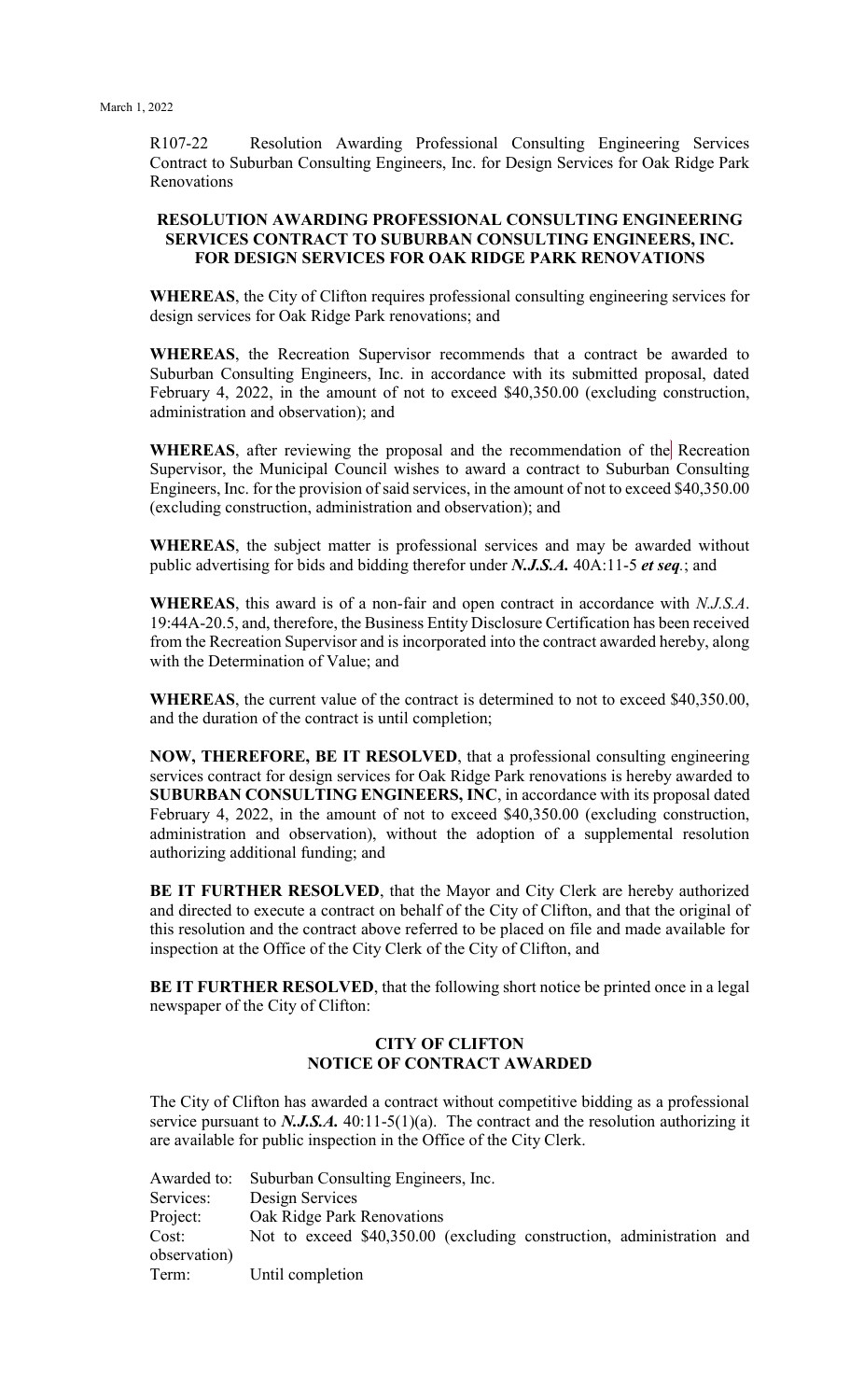R108-22 Resolution Awarding Professional Consulting Engineering Services Contract to Suburban Consulting Engineers, Inc. for Design Services for Accessible Pathways in Various Parks

## **RESOLUTION AWARDING PROFESSIONAL CONSULTING ENGINEERING SERVICES CONTRACT TO SUBURBAN CONSULTING ENGINEERS, INC. FOR DESIGN SERVICES FOR ACCESSIBLE PATHWAYS IN VARIOUS PARKS**

**WHEREAS**, the City of Clifton requires professional consulting engineering services for design services for accessible pathways in various parks; and

**WHEREAS**, the Recreation Supervisor recommends that a contract be awarded to Suburban Consulting Engineers, Inc. in accordance with its submitted proposal, dated February 8, 2022, in the amount of not to exceed \$42,100.00 (excluding construction, administration and observation) plus \$5,900.00 for supplemental partial topographic survey, if needed and \$7,700.00 for NJDEP FWW General Permit #17, if needed; and

**WHEREAS**, after reviewing the proposal and the recommendation of the Recreation Supervisor, the Municipal Council wishes to award a contract to Suburban Consulting Engineers, Inc. for the provision of said services, in the amount of not to exceed \$42,100.00 (excluding construction, administration and observation) plus \$5,900.00 for supplemental partial topographic survey, if needed and \$7,700.00 for NJDEP FWW General Permit #17; and

**WHEREAS**, the subject matter is professional services and may be awarded without public advertising for bids and bidding therefor under *N.J.S.A.* 40A:11-5 *et seq.*; and

**WHEREAS**, this award is of a non-fair and open contract in accordance with *N.J.S.A*. 19:44A-20.5, and, therefore, the Business Entity Disclosure Certification has been received from the Recreation Supervisor and is incorporated into the contract awarded hereby, along with the Determination of Value; and

**WHEREAS**, the current value of the contract is determined to not to exceed \$55,700.00, and the duration of the contract is until completion;

**NOW, THEREFORE, BE IT RESOLVED**, that a professional consulting engineering services contract design services for accessible pathways in various parks is hereby awarded to **SUBURBAN CONSULTING ENGINEERS, INC**, in accordance with its proposal dated February 8, 2022, in the amount of not to exceed \$42,100.00 (excluding construction, administration and observation) plus \$5,900.00 for supplemental partial topographic survey, if needed and \$7,700.00 for NJDEP FWW General Permit #17, without the adoption of a supplemental resolution authorizing additional funding; and

**BE IT FURTHER RESOLVED**, that the Mayor and City Clerk are hereby authorized and directed to execute a contract on behalf of the City of Clifton, and that the original of this resolution and the contract above referred to be placed on file and made available for inspection at the Office of the City Clerk of the City of Clifton; and

**BE IT FURTHER RESOLVED**, that the following short notice be printed once in a legal newspaper of the City of Clifton:

# **CITY OF CLIFTON NOTICE OF CONTRACT AWARDED**

The City of Clifton has awarded a contract without competitive bidding as a professional service pursuant to *N.J.S.A.* 40:11-5(1)(a). The contract and the resolution authorizing it are available for public inspection in the Office of the City Clerk.

Awarded to: Suburban Consulting Engineers, Inc. Services: Accessible Pathways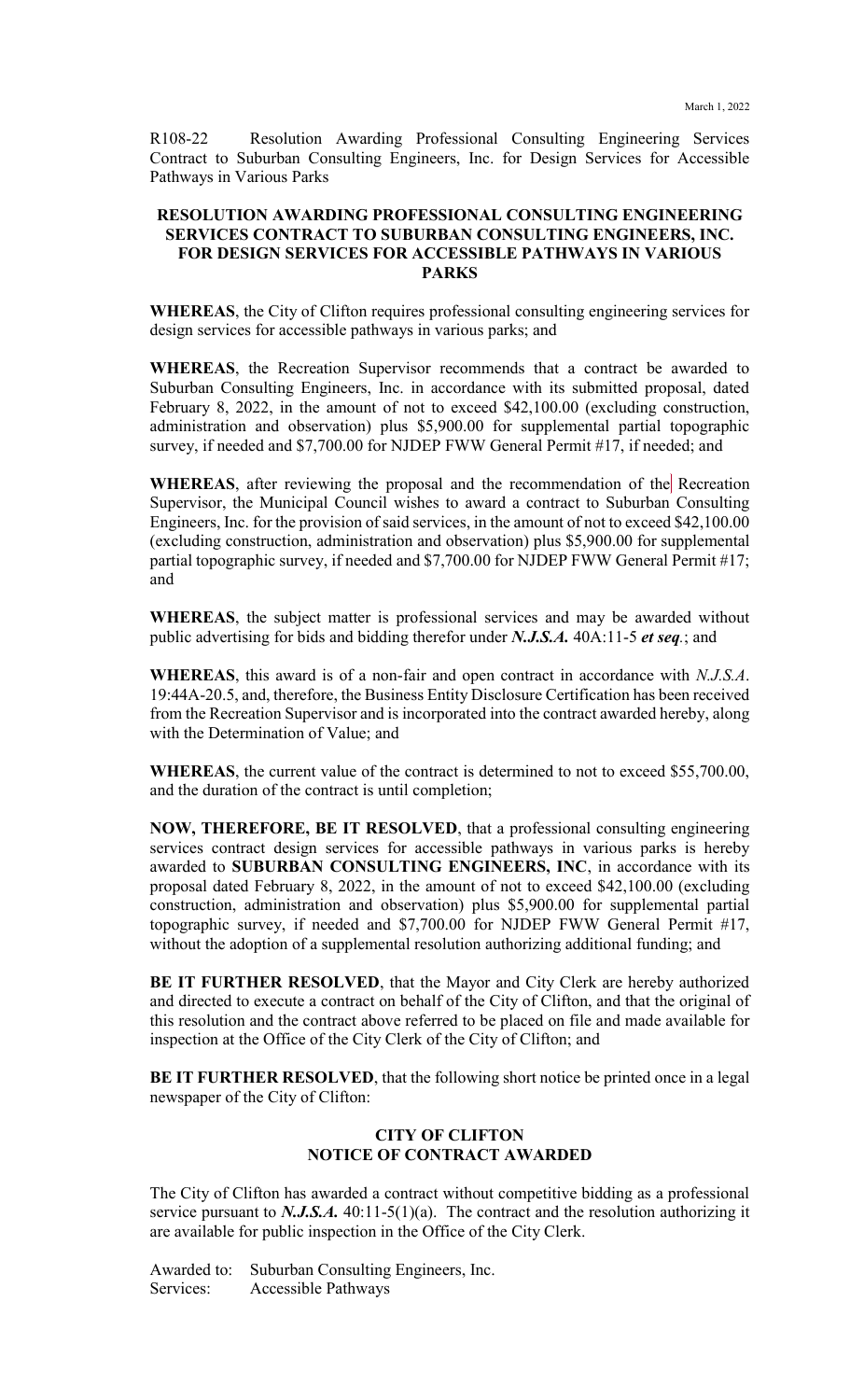March 1, 2022

| Project: | Various Parks                                                                |
|----------|------------------------------------------------------------------------------|
| Cost:    | Not to exceed \$42,100.00 (excluding construction, administration and        |
|          | observation) plus \$5,900.00 for supplemental partial topographic survey, if |
|          | needed and \$7,700.00 for NJDEP FWW General Permit #17                       |
| Term:    | Until completion                                                             |
|          |                                                                              |

R109-22 Resolution Authorizing Vending Machine License Renewal - The Rock

# **RESOLUTION AUTHORIZING VENDING MACHINE LICENSE RENEWAL**

**WHEREAS,** the Mayor and Council of the City of Clifton, County of Passaic, State of New Jersey are in receipt of Vending Machine License Renewal from The Rock Bar & Grill, 414 Main Avenue, Clifton; and

**WHEREAS,** all paperwork has been completed by the various applicants and all fees have been paid; and

**WHEREAS,** all inspections have been completed by the Zoning, Health and Police Departments;

**NOW, THEREFORE, BE IT RESOLVED** by the Mayor and Council of the City of Clifton, County of Passaic, and State of New Jersey that approval for renewal of a Vending Machine License to The Rock Bar be and is hereby granted.

R110-22 Resolution Authorizing New Games of Skill Distributor License - National Entertainment Network

-------------------

# **RESOLUTION AUTHORIZING GAMES OF SKILL DISTRIBUTOR LICENSE RENEWAL**

**WHEREAS,** the Mayor and Council of the City of Clifton, County of Passaic, State of New Jersey are in receipt of Games of Skill Distributor License Renewal from National Entertainment Network, LLC, 246 South Taylor Avenue, Louisville, CO; and

**WHEREAS,** all paperwork has been completed and all fees have been paid; and

**WHEREAS,** all inspections have been completed by the Police Department;

**NOW, THEREFORE, BE IT RESOLVED** by the Mayor and Council of the City of Clifton, County of Passaic, and State of New Jersey that approval for the renewal of Games of Skill Distributor License to National Entertainment Network be and is hereby granted.

-------------------------

R111-22 Resolution Authorizing Renewal of Ice Cream Peddlers License - Mike's Ice Cream

# **RESOLUTION AUTHORIZING ICE CREAM PEDDLERS LICENSE RENEWAL**

**WHEREAS,** the Mayor and Council of the City of Clifton, County of Passaic, State of New Jersey are in receipt of a renewal application for an Ice Cream Peddlers License from Muhiedin Zidan owner of Mike's Ice Cream in the City of Clifton, New Jersey; and

**WHEREAS,** all paperwork has been completed by the applicant and all fees have been paid; and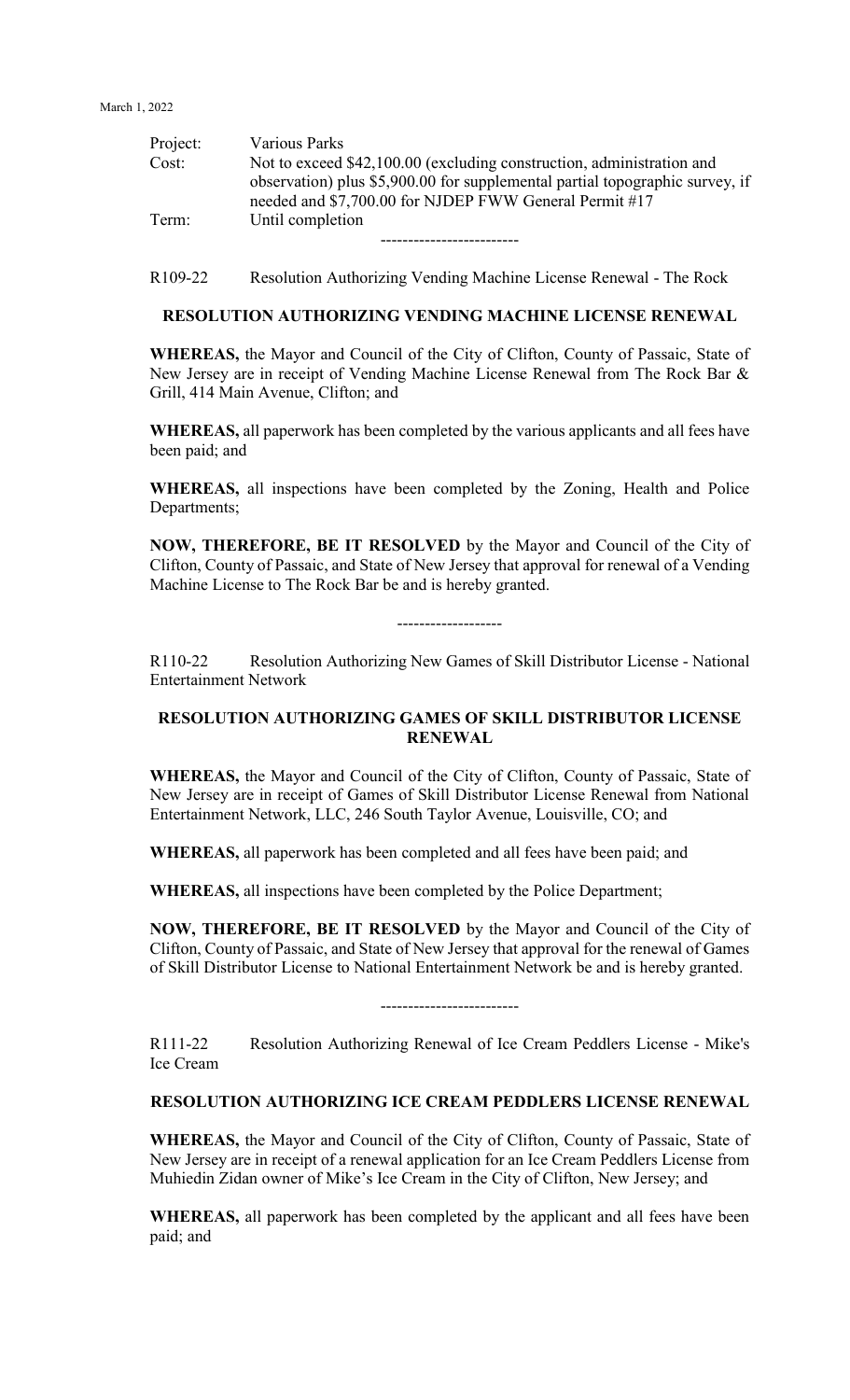**WHEREAS,** all inspections have been completed by the Health and Police Departments; and

**NOW, THEREFORE, BE IT RESOLVED** by the Mayor and Council of the City of Clifton, County of Passaic, and State of New Jersey that approval for a renewal application for an Ice Cream Peddlers License from Muhiedin Zidan owner of Mike's Ice Cream in the City of Clifton is hereby granted.

**Company name:** Mike's Ice Cream

**Owner:** Muhiedin Zidan

**Approved Operator:**  Muhiedin Zidan

**Approved Vehicle:** 2008 Ford Van 21FT2534L98DA60632

Parking Location: 301 Crooks Avenue – Paterson, NJ 07503

-------------------------

R112-22 Resolution Proclaiming March 6, 2022 as Black Balloon Day in the City of Clifton

#### **RESOLUTION PROCLAIMING MARCH 6, 2022 AS BLACK BALLOON DAY IN THE CITY OF CLIFTON**

**WHEREAS**, drug overdose is the leading cause of accidental death in the United States with 67,367 drug overdose deaths in 2018; and

**WHEREAS**, opioid addiction is driving this epidemic with more than 65% overdose deaths related to prescription opioids and illicit opioids (heroin and illicit fentanyl). Americans are more likely to die of an opioid overdose than they are from a car accident; and

**WHEREAS,** on March 6, 2022, across the United States, families and loved ones remember and celebrate the lives lost to overdose – This day has become known as Black Balloon Day; and

**WHEREAS**, Black Balloon Day is designed to increase public awareness of the opioid epidemic, provides a way to remember those who have overdosed and brings those who have lost a loved one together to demonstrate that they are not alone; and

**WHEREAS**, as with many things with the opioid epidemic, Black Balloon Day began with a family's loss. Diane and Lauren Hurley began Black Balloon Day in remembrance of Greg Tremblay, a father of four, son-in-law of Diane and brother-in-law of Lauren, who died of an overdose when he was 38 years old on March 6, 2015; and

**WHEREAS**, Black Balloon Day helps create awareness around the important issue of providing support to those struggling with substance use disorder and their loved ones;

**NOW, THEREFORE, BE IT RESOLVED**, by the Mayor and Municipal Council, that the City of Clifton, New Jersey, proclaims March 6, 2022 as

#### **BLACK BALLOON DAY IN THE CITY OF CLIFTON**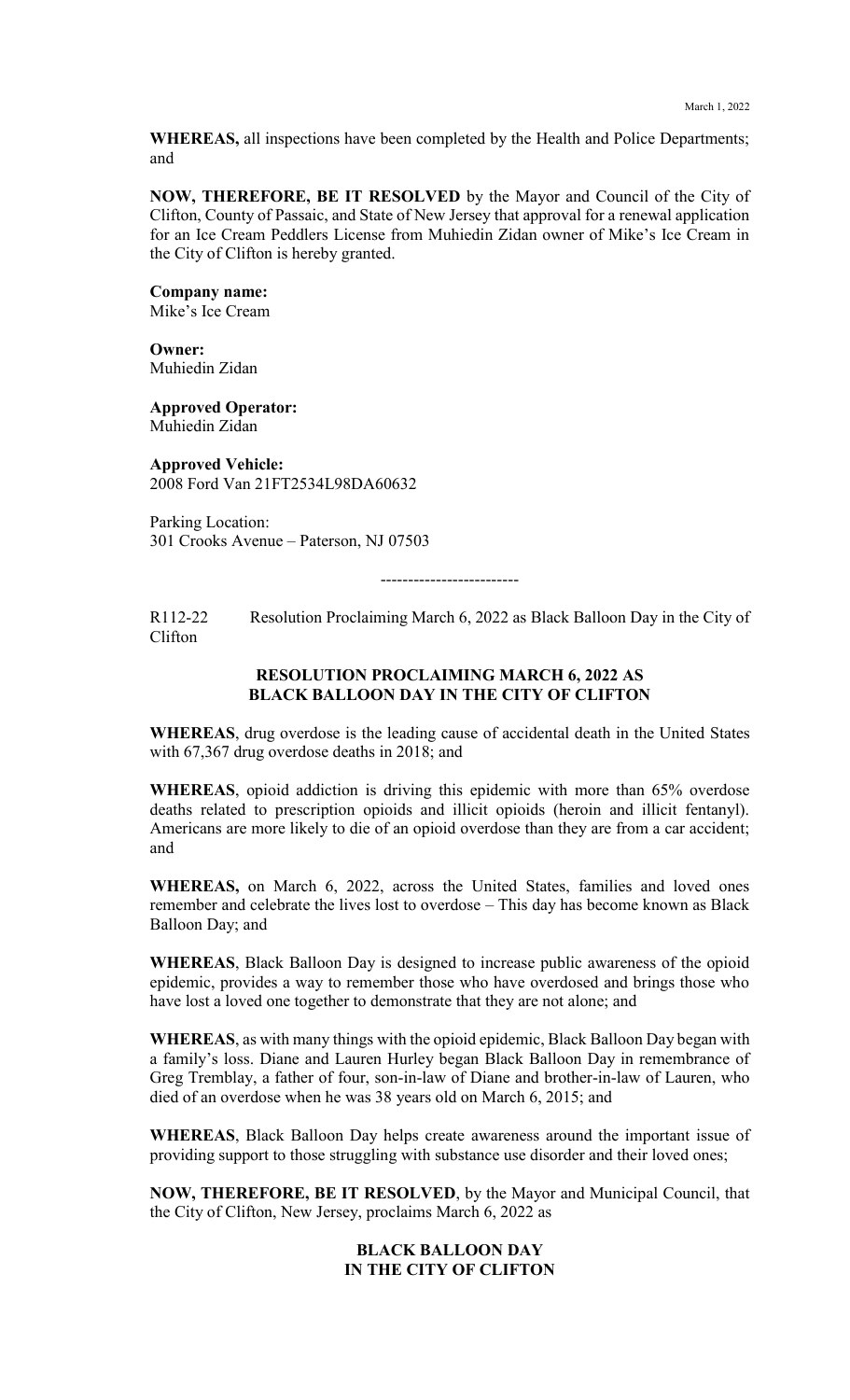and we encourage all our citizens to join in this special observance by sending out virtual balloons and share pictures to remember and celebrate the precious lives lost to overdose.

-------------------------

R113-22 Resolution Proclaiming March 20-26, 2022 as National Poison Prevention Week in the City of Clifton

# **RESOLUTION PROCLAIMING MARCH 20-26, 2022 AS NATIONAL POISON PREVENTION WEEK IN THE CITY OF CLIFTON**

**WHEREAS**, Congress designated the third full week in March to be National Poison Prevention Week (NPPW) in 1961 and since then this week has helped to raise national awareness of the dangers of potentially dangerous medicines, household products and chemicals, environmental contaminants, and other substances; and

**WHEREAS**, poison centers across the country will focus the public's attention on the free, lifesaving services provided by poison centers, as well as, educating the public on ways to prevent poisoning exposures; and

**WHEREAS**, the New Jersey Poison Control Center, a division of the Department of Emergency Medicine at Rutgers New Jersey Medical School is instrumental in the medical management and surveillance of poisoning exposures across the state including the use, misuse and abuse of medications. Legal and illicit drugs, environmental contaminants, bioterrorism agents, and common household products and chemicals; and

**WHEREAS,** the public and medical and emergency service professionals alike can easily access the NJ Poison Control Center's free services through the Poison Help line at 1-800- 222-1222, or chat  $(www.nipies.org)$ ; and

**WHEREAS**, specialized healthcare professionals at the poison control center (doctors, pharmacists, and nurses) provide 24/7 medical treatment advice and information to callers of all ages; and

**WHEREAS**, although most reported poison exposures involve children five (5) years old and younger; and

**WHEREAS,** most poison-related deaths occur in adults; and

**WHEREAS**, poison center services save healthcare dollars by eliminating thousands of unnecessary emergency department/room visits and result in shorter lengths of stay for patients hospitalized for poisoning; and

**WHEREAS**, the NJ Poison Control Center, in addition to being New Jersey's primary defense against injury and death from unintentional poisoning, continues to play an essential role in the statewide response to the COVID-19 pandemic by assisting over 125,000 callers with COVID-19 information and resources; and

**WHEREAS**, poison center experts encourage the residents not to guess, wait for symptoms, or waste time searching for medical information online, get immediate help from the poison control center when potentially dangerous exposure occurs; and

**NOW, THEREFORE,** the Mayor and Council of the City of Clifton do hereby proclaim the week of March 20-26, 2022 as National Poison Prevention Week in New Jersey and encourage all citizens to pledge their commitment to ensuring the safety of themselves, their families, and their community.

-------------------------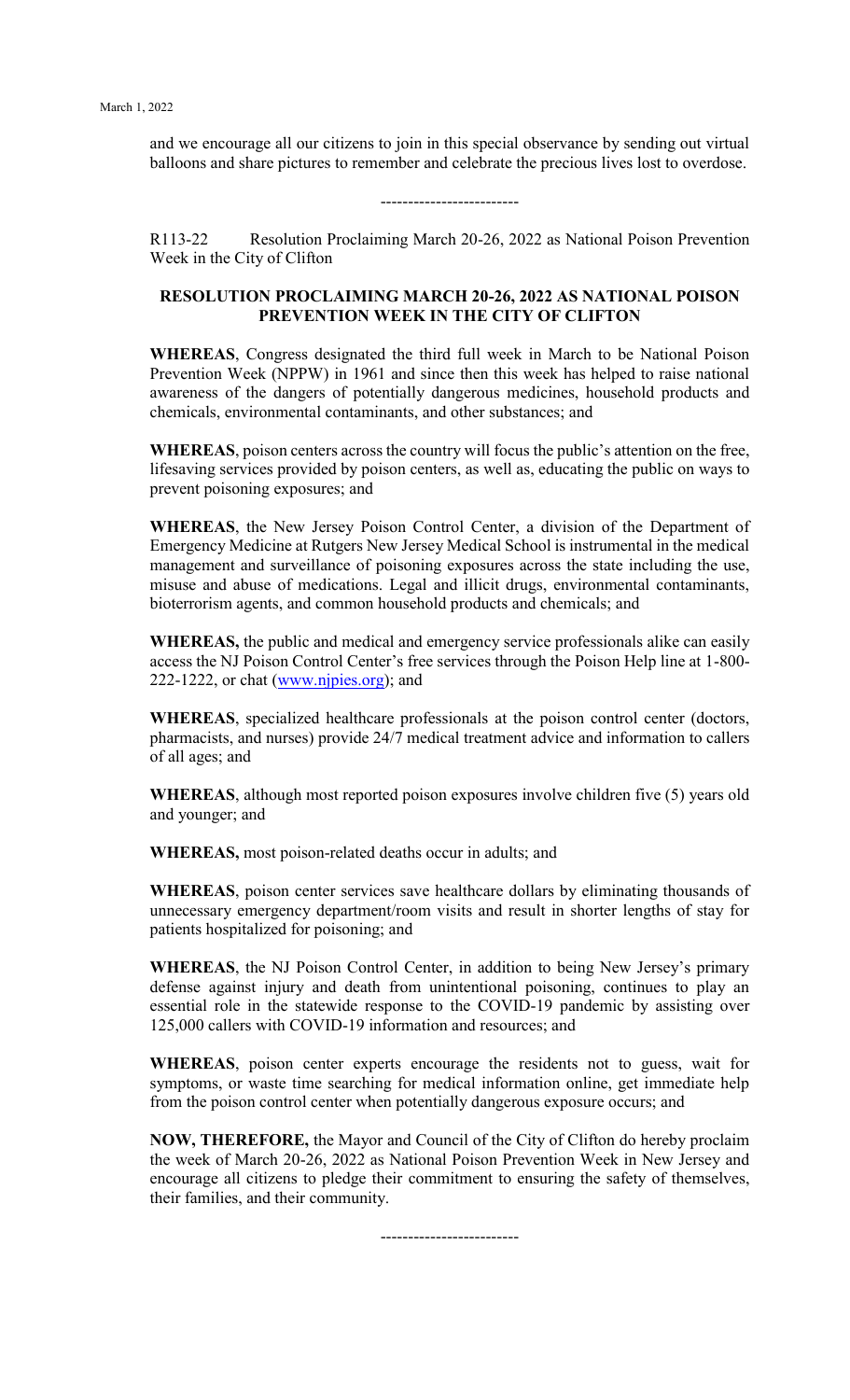R114-22 Resolution Recognizing April, 2022 as National Arab American Heritage Month in the City of Clifton

#### **RESOLUTION RECOGNIZING APRIL 2022 AS NATIONAL ARAB AMERICAN HERITAGE MONTH IN THE CITY OF CLIFTON**

**WHEREAS**, for over a century, Arab Americans have been making valuable contributions to virtually every aspect of American society: in medicine, law, business, education, technology, government, military service, and culture; and

**WHEREAS**, since migrating to America, men and women of Arab descent have shared their rich culture and traditions with neighbors and friends, while also setting fine examples as model citizens and public servants; and

**WHEREAS**, they brought with them to America their resilient family values, strong work ethic, dedication to education, and diversity in faith and creed that have added strength to our great democracy; and

**WHEREAS**, Arab Americans have also enriched our society by sharing in the entrepreneurial American spirit that makes our nation free and prosperous; and

**WHEREAS**, the incredible contributions and heritage of Arab Americans have helped us build a better nation;

**NOW, THEREFORE, BE IT RESOLVED**, by the Mayor and Municipal Council, that the City of Clifton, New Jersey, recognizes and celebrates the contributions Arab Americans have made to society, and hereby declares the month of April, 2022 to be

#### **NATIONAL ARAB AMERICAN HERITAGE MONTH IN THE CITY OF CLIFTON**

and we encourage all our citizens to join in this special observance.

------------------------

R115-22 Resolution Proclaiming April 23, 2022 as Turkish Heritage and Children's Day

#### **RESOLUTION PROCLAIMING APRIL 23, 2022 AS TURKISH HERITAGE AND CHILDREN'S DAY**

**WHEREAS**, under the leadership of Mustafa Kemal Ataturk, the Turkish people valiantly fought a long War of Liberation to safeguard her sovereignty and independence and founded the Republic of Turkey on October 29, 1923; and

**WHEREAS,** Ataturk, realizing the significance and importance of looking to the future and not to the past, dedicated April 23<sup>rd</sup> as a national holiday for Turkish children, a celebration that is now held every year in Turkey with an International Children's Day Festival; and

**WHEREAS,** Turkey is the only secular democracy in the Muslim world; and has made significant contributions to US foreign policy in the Balkans, the Middle East, Central Asia and the Caucasus; and has played a crucial role in international efforts for peace, prosperity and stability; and

**WHEREAS,** Turkey has been a staunch ally of the United States and has supported the U.S. in every major conflict since the Korean War; and has become an integral part of Europe through its membership in NATO, the Council of Europe and its impending membership to the European Union; and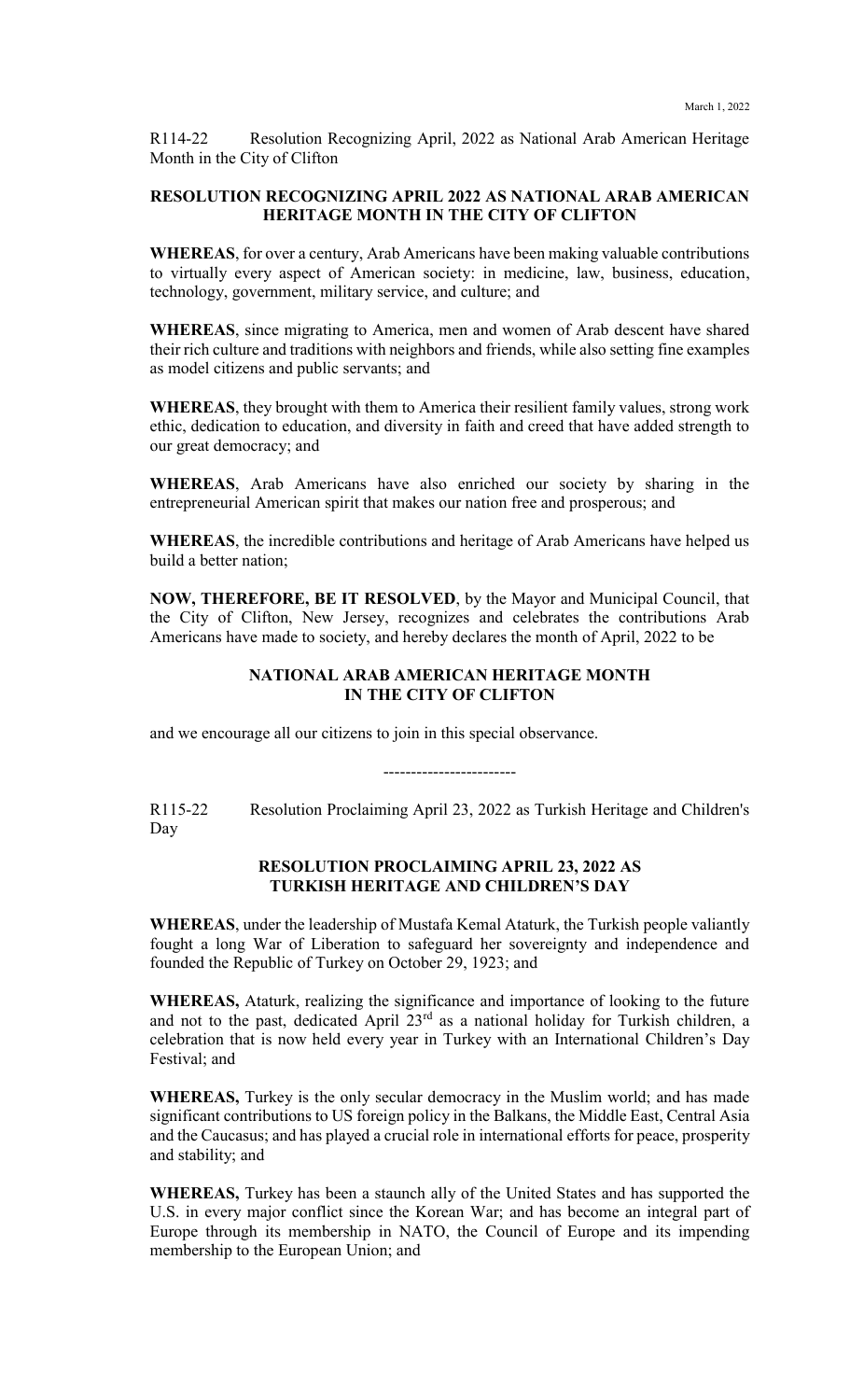**WHEREAS,** Americans of Turkish descent in Clifton, NJ have played a significant role in the educational, cultural, economic and civic development of our community; and

**WHEREAS,** we recognize many individuals of Turkish descent who have chosen our community as their home and share their rich heritage with us; and

**WHEREAS,** all Turks and Turkish Americans will be celebrating Turkish National Sovereignty and Children's Day on April 23, 2022;

**NOW, THEREFORE, BE IT RESOLVED**, by the Mayor and Municipal Council, that the City of Clifton, New Jersey, proclaims April 23, 2022 as

#### **TURKISH HERITAGE AND CHILDREN'S DAY IN THE CITY OF CLIFTON**

and we encourage all our citizens to join in this special observance recognize the importance of this day.

R116-22 Resolution Approving Submission of an Application to the Passaic County Open Space, Farmland & Historic Preservation Trust Fund for the Stabilization of the Morris Canal

#### **RESOLUTION APPROVING SUBMISSION OF AN APPLICATION TO THE PASSAIC COUNTY OPEN SPACE, FARMLAND, & HISTORIC PRESERVATION TRUST FUND FOR THE STABILIZATION OF THE MORRIS CANAL**

**WHEREAS,** the County of Passaic has announced that it is accepting grant applications for its Open Space, Farmland, & Historic Preservation Trust Fund 2022 Grant Round that are due March 18, 2022 at 4:00 PM; and

**WHEREAS,** the Municipal Council of the City of Clifton wishes to stabilize the Morris Canal with grant assistance from the Passaic County Open Space, Farmland, & Historic Preservation Trust Fund; and

**WHEREAS,** the City of Clifton is an eligible applicant and Morris Canal was added to the National Register of Historical Places on October 1, 1974; and the New Jersey Register of Historic Places on November 26, 1973; and the American Society of Civil Engineers Historic Civil Engineering Landmark Program in 1980; and

**WHEREAS,** the Morris Canal Stabilization will clean and repair existing downstream weir walls, low-flow orifice and spillway, furnish and install articulated concrete block matting outlet and slope protection as well as other measures to ensure the integrity of the Morris Canal; and

**WHEREAS,** the City of Clifton desires to further the public interest by obtaining grant funding in the amount of \$100,000.00 from Passaic County for the aforesaid project located at Block 54.12, Lot 1, 1115 Broad Street, Clifton, NJ 07013; and

**WHEREAS,** a public hearing was held on March 1, 2022 in order to afford the public an opportunity to be heard on this matter;

**NOW, THEREFORE, BE IT RESOLVED,** by the Municipal Council of the City of Clifton, that Dominick Villano, City Manager, or his successor in office, is hereby authorized to:

- a) Make application for such a loan and or/grant;
- b) Provide additional application information and furnish such documents as may be required; and
- c) Act as the authorized correspondent.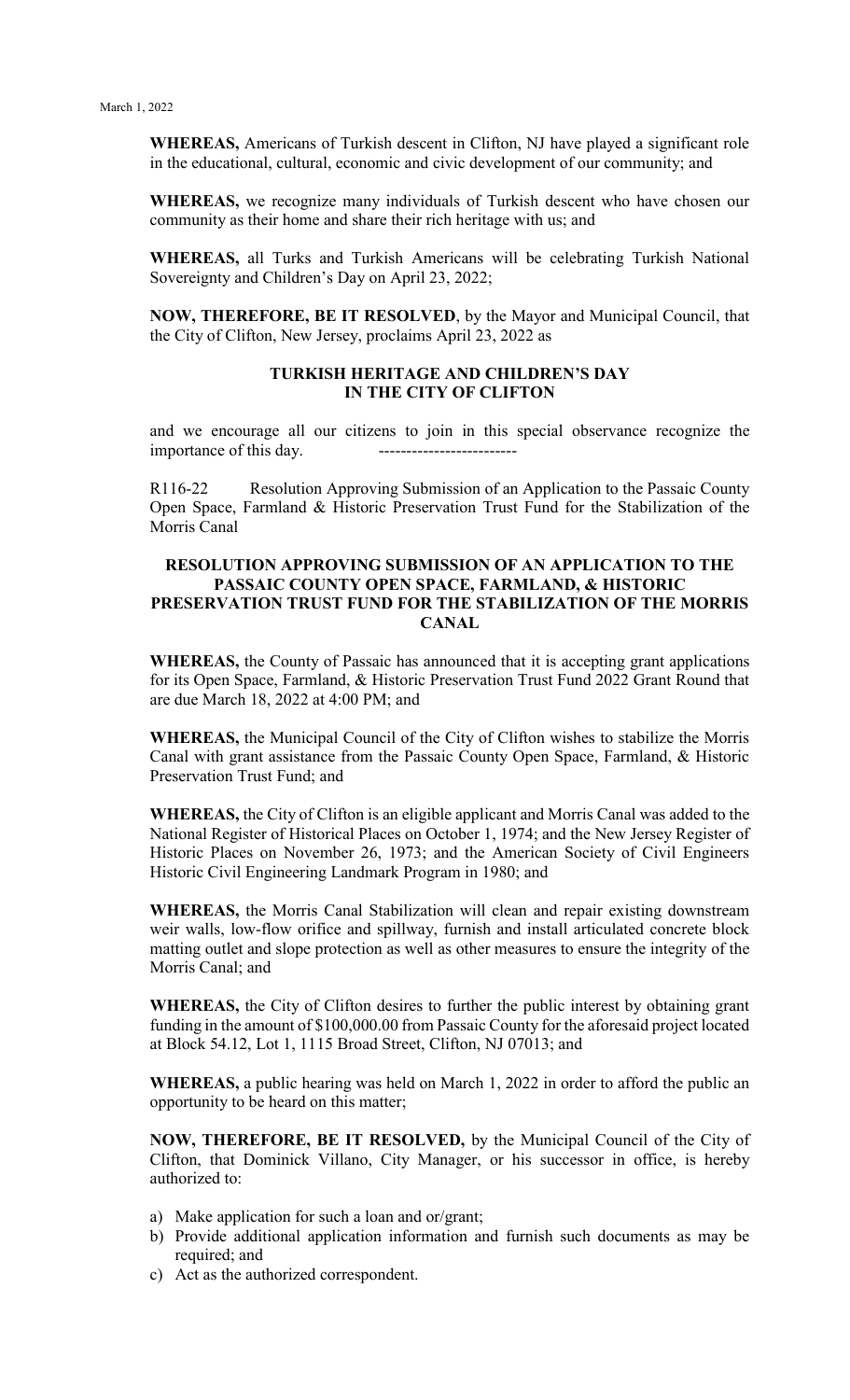R17-22 Resolution Amending Resolution R071-21 Entitled "Resolution Awarding Professional Services Contract for Provision of Medical Director Services to Timothy Kowal, MD - January 1, 2021 Through December 31, 2021"

#### **RESOLUTION AMENDING RESOLUTION 071-21 ENTITLED "RESOLUTION AWARDING PROFESSIONAL SERVICES CONTRACT FOR PROVISION OF MEDICAL DIRECTOR SERVICES TO TIMOTHY KOWAL, MD - JANUARY 1, 2021 THROUGH DECEMBER 31, 2021"**

**WHEREAS**, the Council previously adopted the above Resolution on February 2, 2021 awarding the contract through to December 31, 2021; and

**WHEREAS**, the authorized amount under the contract for said services was not to exceed \$24,000.00 for the contract term without the adoption of a supplemental resolution; and

**WHEREAS**, Timothy Kowal, M.D., has provided satisfactory medical director services to the City of Clifton and, due to COVID, participating in the planning, coordination and facilitation of the vaccine clinics and therefore the fee for said services will exceed the original authorized amount of \$24,000.00; and

**WHEREAS**, the Health Department requests supplemental funding in the amount of an additional not to exceed \$12,624.00 for a total not to exceed \$36,624.00 to provide for the payments due through the conclusion of the contract on December 31, 2021;

**NOW, THEREFORE, BE IT RESOLVED,** that supplemental funding in the amount of an additional not to exceed \$12,624.00 for a total not to exceed \$36,624.00 for medical director services contract through December 31, 2021, by Timothy Kowal, M.D. is hereby approved and authorized.

-------------------------

R118-22 Late - Resolution Approving Submission of an Application to the County of Passaic Open Space & Farmland Preservation Trust Fund for Tennis and Pickleball Courts at Stefan Tatarenko Memorial Park

#### **RESOLUTION APPROVING SUBMISSION OF AN APPLICATION TO THE COUNTY OF PASSAIC OPEN SPACE & FARMLAND PRESERVATION TRUST FUND FOR TENNIS AND PICKLEBALL COURTS AT STEFAN TATARENKO MEMORIAL PARK**

**WHEREAS,** the Municipal Council of the City of Clifton wishes to create various park improvements at Stefan Tatarenko Memorial Park with grant assistance from the Passaic County Open Space, Farmland, and Historic Preservation Trust Fund; and

**WHEREAS,** the City of Clifton desires to further the public interest by obtaining grant funding in the amount of \$250,000.00 from Passaic County for the aforesaid park improvement project located at Block 40.03, Lot 1, 55 Broadale Road, Clifton, NJ 07013; and

**WHEREAS,** a public hearing was held on March 1, 2022 in order to afford the public an opportunity to be heard on this matter;

**NOW, THEREFORE, BE IT RESOLVED,** by the Municipal Council of the City of Clifton, that Dominick Villano, City Manager, or his successor in office, is hereby authorized to:

- a) Make application for such a loan and or/grant;
- b) Provide additional application information and furnish such documents as may be required; and
- c) Act as the authorized correspondent.

----------------------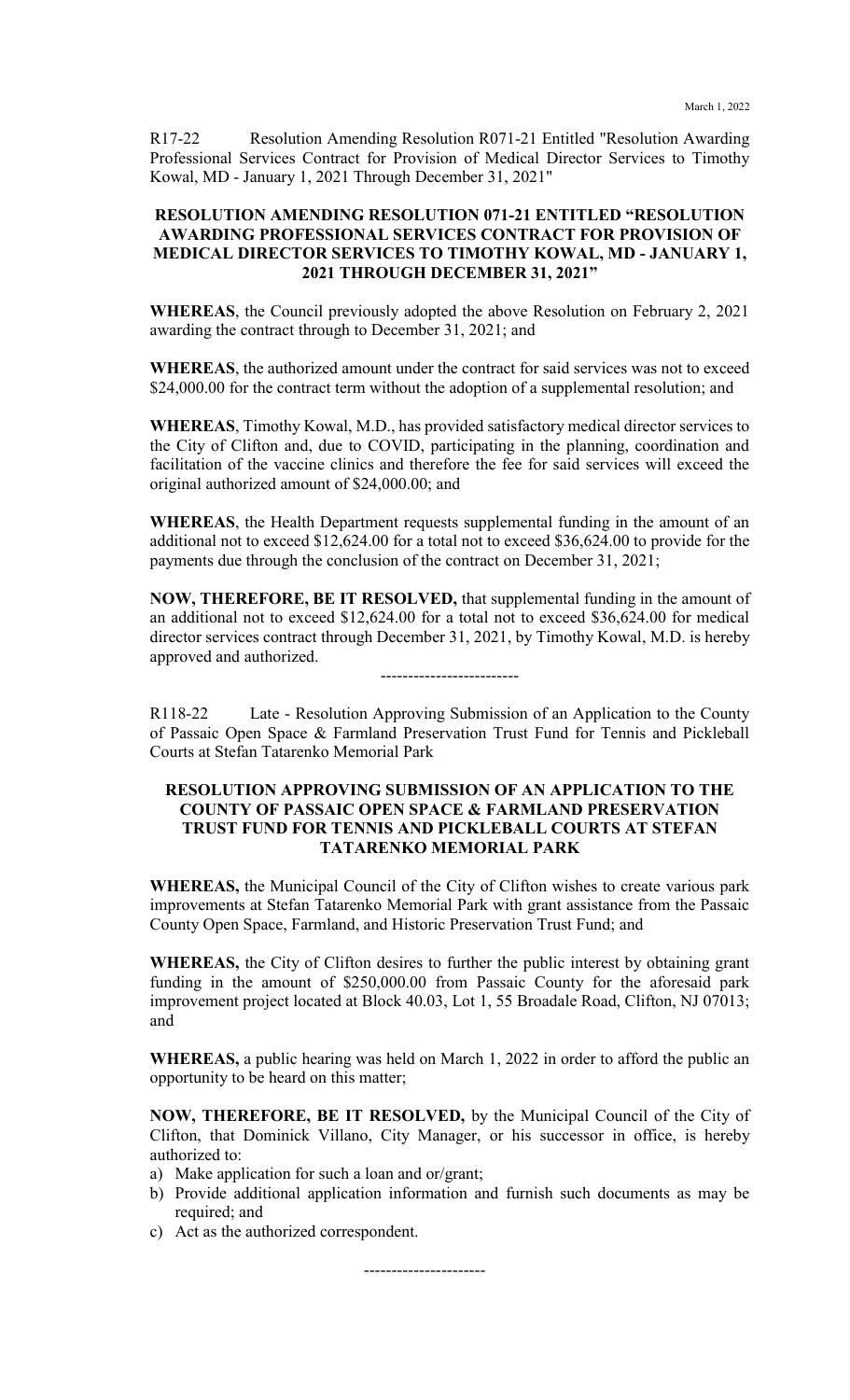R119-22 Late - Resolution Approving Submission of an Application to the County of Passaic Open Space & Farmland Preservation Trust Fund for the Construction of a Spray Pad at Nash Park

#### **RESOLUTION APPROVING SUBMISSION OF AN APPLICATION TO THE COUNTY OF PASSAIC OPEN SPACE & FARMLAND PRESERVATION TRUST FUND FOR THE CONSTRUCTION OF A SPRAY PAD AT NASH PARK**

**WHEREAS,** the Municipal Council of the City of Clifton wishes to construct a splash pad at Nash Park with grant assistance from the Passaic County Open Space and Farmland Preservation Trust Fund; and

**WHEREAS,** the City of Clifton desires to further the public interest by obtaining grant funding in the amount of \$250,000.00 from Passaic County for the aforesaid park improvement project located at Block 2.14, Lot 1, 700 Lexington Avenue, Clifton, NJ 07013; and

**WHEREAS,** a public hearing was held on March 1, 2022 in order to afford the public an opportunity to be heard on this matter;

**NOW, THEREFORE, BE IT RESOLVED,** by the Municipal Council of the City of Clifton, that Dominick Villano, City Manager, or his successor in office, is hereby authorized to:

- a) Make application for such a loan and or/grant;
- b) Provide additional application information and furnish such documents as may be required; and
- c) Act as the authorized correspondent.

--------------------------

R120-22 Resolution Authorizing Executive Session

#### **RESOLUTION AUTHORIZING EXECUTIVE SESSION**

**WHEREAS**, the Municipal Council deems it essential in the furtherance of the public interest, to discuss, in closed session, as expressly permitted by N.J.S.A. 10:4-12, the following subject(s), to wit:

- CON- 1 Il Posto, LLC t/a Il Posto Continued Use Application
- CON- 2 Clifton Adult Opportunity Center Auditor's Report
- CON- 3 Late PBA UPL Unlimited Sick Time Grievance CO-2017-241

**NOW, THEREFORE, BE IT RESOLVED** that the public shall be excused and excluded from that portion of the Council's meeting to be held on March 1, 2022 at which time, said subject(s) shall be discussed.

# **LICENSES**

#### **L-1 Planet Fitness**

# **RESOLUTION FOR PRELIMINARY APPROVAL**

FOR: Fratelli's Pizza & Pasta, LLC T/A: Fratelli's Pizza & Pasta ADDRESS: 457 Clifton Ave., Clifton, NJ 07011 TYPE OF FOR ESTABLISHMENT INTENDED: Restaurant – Continued Use FORMERLY OR NEW: Four Sons Pizza & Grill ZONE: B-C PERMITTED: Yes VARIANCE REQUIRED: No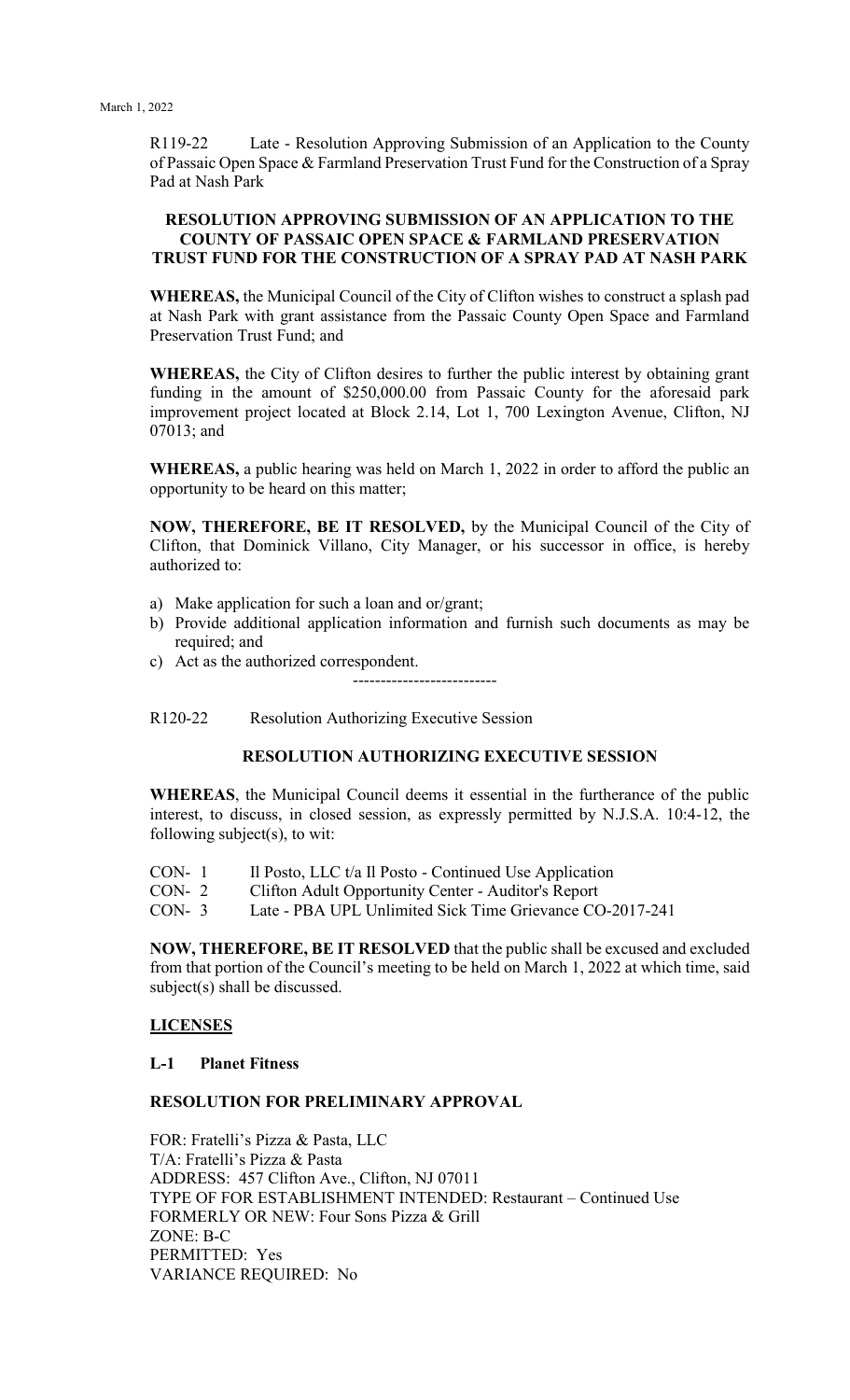#### **L-2 Il Posto, LLC**

#### **RESOLUTION FOR FINAL APPROVAL**

**BE IT RESOLVED**, that the application of Il Posto, LLC t/a Il Posto, 754 Clifton Ave., Clifton, NJ 07013for a Caterer/Grocery – Continued Use, for a period ending December 31, 2022, is hereby approved and licenses so issued in the compliance with the approval of the Board of Health, Fire Department, Police and Zoning Officer.

-------------------------

----------------------

#### **L-3 La Rubia's Restaurant, LLC**

#### **RESOLUTION FOR FINAL APPROVAL**

**BE IT RESOLVED**, that the application of La Rubia's Restaurant, LLC t/a La Rubia's Restaurant, 638 Paulison Ave., Clifton, NJ 07011 for a Caterer – Continued Use, for a period ending December 31, 2022, is hereby approved and licenses so issued in the compliance with the approval of the Board of Health, Fire Department, Police and Zoning Officer.

-----------------------

# **L-4 Clifton Pharmacy RX LLC**

#### **RESOLUTION FOR PRELIMINARY APPROVAL**

FOR: Clifton Pharmacy RX LLC T/A: Clifton Pharmacy RX ADDRESS: 261 Clifton Ave., #8, Clifton, NJ 07011 TYPE OF FOR ESTABLISHMENT INTENDED: Grocery FORMERLY OR NEW: New ZONE: B-C PERMITTED: Yes VARIANCE REQUIRED: No

---------------------

#### **L-5 Clifton Pharmacy RX LLC**

#### **RESOLUTION FOR PRELIMINARY APPROVAL**

FOR: China House Clifton, LLC T/A: China House ADDRESS: 402 Lexington Ave., Clifton, NJ 07011 TYPE OF FOR ESTABLISHMENT INTENDED: Caterer – Continued Use FORMERLY OR NEW: China House ZONE: PERMITTED: Yes VARIANCE REQUIRED: No